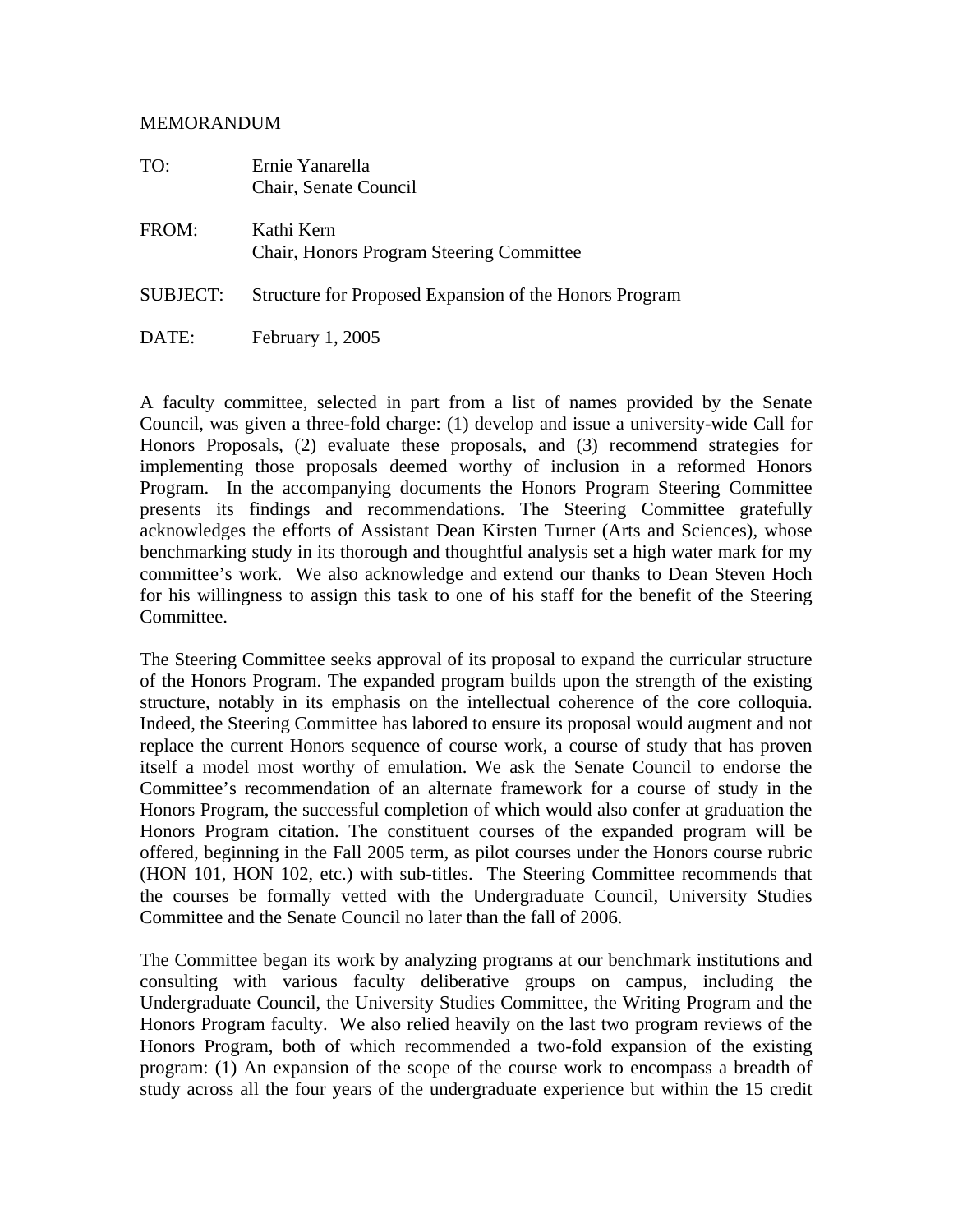hour structure of the current Honors Program; and, (2) An expansion of the disciplinary foci of the course work to embrace the full range of intellectual discourse within the liberal arts – the humanities, social sciences and natural sciences, the latter two areas of liberal inquiry having been absent heretofore within the Honors Programs. Copies of the most recent program review will be made available to the Senate Council members at the February 7 meeting.

The rationale for the Committee's recommendations and the context in which I ask you and your colleagues to evaluate our work have been fully articulated in the various memoranda issued by Provost Nietzel and the Steering Committee, copies of which are found in this packet of materials.

The documents we present for the Senate Council's consideration are organized as follows:

- (1) *Proposed Expansion of the Honors Program.*
- (2) *Appendices*
	- a. *Provost memo dated July 20, 2004*
	- b. *Provost memo dated September 14, 2004*
	- c. *Steering Committee memo dated October 13, 2004*
	- d. *Executive Summary Honors Benchmarking*
	- e. *Comparison of Benchmark Programs Honors Benchmarking*

Finally, a word about the timing of these deliberations. The University hosts its advising conferences for merit students over the weekends of March 11 and 17. Many of the students recruited into the Honors Program attend these merit weekend conferences. We hope, therefore, to have Senate Council approval of the expanded structure in time to speak with confidence to these prospective students about the future of the Honors Program.

I look forward to the conversation on February 7 with the Senate Council membership.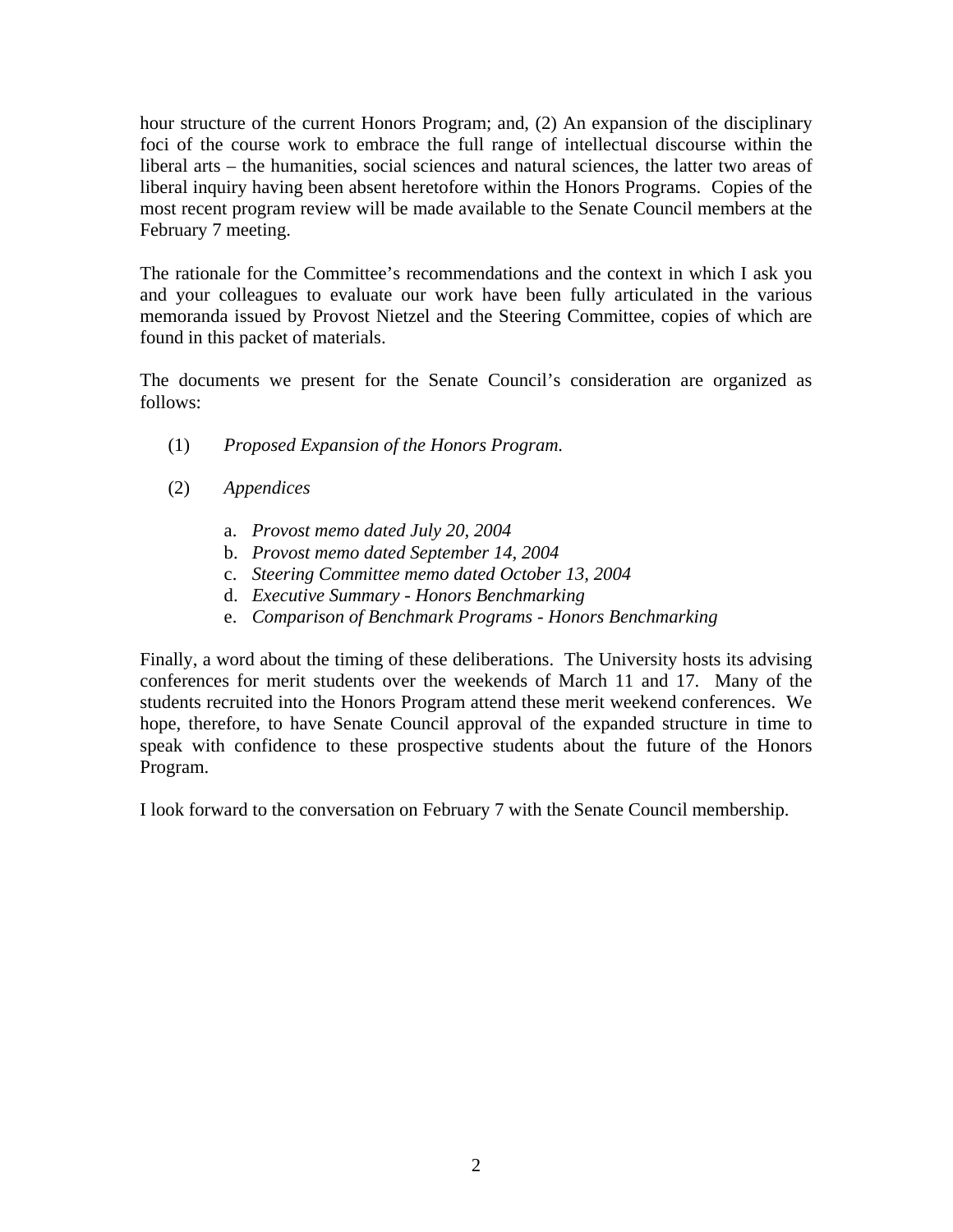# **Proposed Expansion of the Honors Program**

# **The Recommendations of the Honors Program Steering Committee (February 2005)**

## Honors Program: Proposed Structure

Basic Structure: The Honors Program Steering Committee recommends a two-tiered structure for the University Honors Program. The first two years would be dedicated to traditional coursework in which Honors students complete a series of inter-related, crossdisciplinary seminars. A "Foundations" course introduces students to the broad issues in the field. Thematic seminars follow the Foundations course. The junior and senior years would provide students opportunities to do advanced work in their chosen field. To graduate with the Honors Program citation, a student would complete one of the following:

Plan A

1) three courses from a topical area (9 credit hours of course work)

2) a 3 credit junior experience

3) a 3 credit senior project.

Total course work  $= 15$  credit hours

#### Plan B

1) four courses from a topical area (12 credit hours of course work)

2) a 3 credit independent project or Honors Proseminar

Total course work  $= 15$  hours

Topical Areas: The first part of University Honors Program consists of a sequence of courses in one of several Topical Areas, e.g., Western Cultural Heritage; Science and Society; Self and Society. Topical Areas provide a broad rubric under which thematic clusters of courses are offered. These broad areas arise from the kinds of courses the faculty participating in the Program teach. The Honors curriculum, therefore, is designed to flow directly from faculty expertise and interest, assuring committed and enthusiastic teaching. As the courses within the first part of the Program change over time, the Topical Areas (and the sequences they contain) also change and regroup, reflecting the current state of intellectual inquiry and scholarship, and the broader concerns of the society the university serves.

Junior Experience/Senior Project: A research university can offer students unique opportunities to learn outside of the traditional classroom. The Honors Steering Committee would like to see the Honors Program expand into the junior year by taking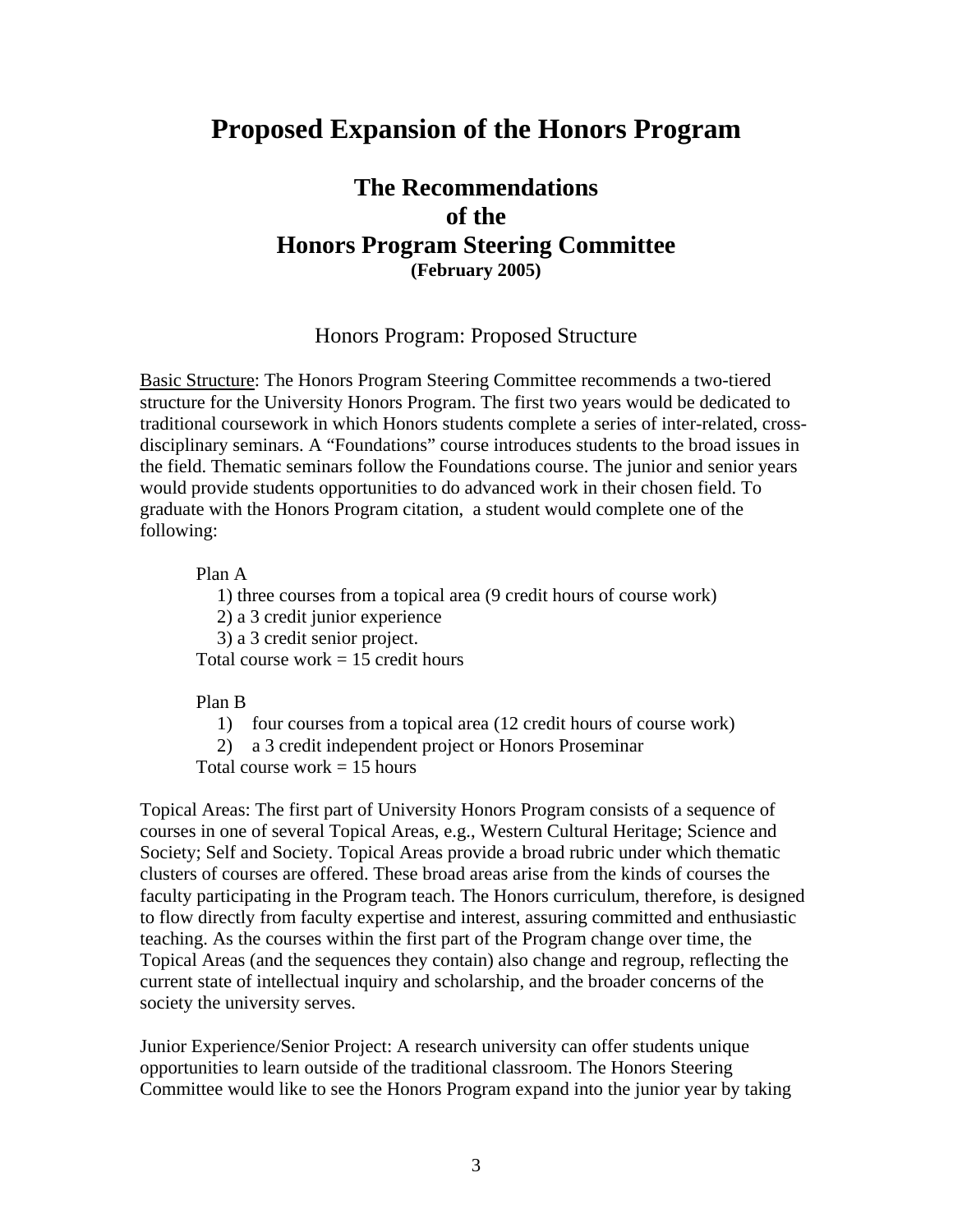full advantage of the rich experiences already offered on our campus. Our expectation with this requirement is that students will seek out an opportunity related to their developing area of academic interest. In other words, this advanced work will not be tied to a particular course sequence completed in the first two years. To fulfill the junior and senior requirements, an Honors student might choose from the following: a departmental or college honors track, Gaines program, Undergraduate Research Program, independent research project or independent study, journey project, medical science research track, study abroad, and internships through the Experiential Education program.

# **Sequences approved for Fall 2005 by the Honors Program Steering Committee**

The Social Sciences (Jonathan Golding, et al.) Space, Place and Culture (Jeff Peters, et al.) World Food Issues (Larry Grabau, et al.) Technological, Cultural, and Social Implications of Nanotechnology (Ingrid St. Omer, et al.)

## Topical Area: Western Cultural Heritage

Recommendation: 1) Honors 101 serves as the foundations course. 2) Students would take remaining three colloquia. 3) Students complete an independent project or the Honors Proseminar.

## Topical Area: Science and Society

Recommendation: Two proposed sequences fit under this rubric.

1) World Food Issues: an interdisciplinary proposal from the colleges of Agriculture and Arts and Sciences that examines the both the historic and contemporary relationship between world population and food resources.

2) Technological, Cultural, and Social Implications of Nanotechnology: led by faculty from Engineering (but with input and contributions across colleges), this sequence will introduce students to the emerging field of Nanotechnology. Nanotechnology is a highly interdisciplinary field involving scientists from physics, chemistry, biology, engineering, information technology, metrology, and other fields. Revolutionary discoveries are expected to impact every aspect of modern life. In addition to the scientific aspects, students will investigate a wide range of cultural, social, legal, ethical, and environmental concerns that accompany the development of technology.

3) Other possible sequences for future development: molecular biology, stem cell research.

Topical Area: Self and Society

Recommendation: Two proposals fit under this rubric.

1) The Social Sciences

This sequence is an interdisciplinary cluster that covers themes such as "the self and others," "the social construction of human identity," and "interdisciplinary perspectives on violence." Led by Jonathan Golding, eighteen faculty members from across the university are listed as willing participants.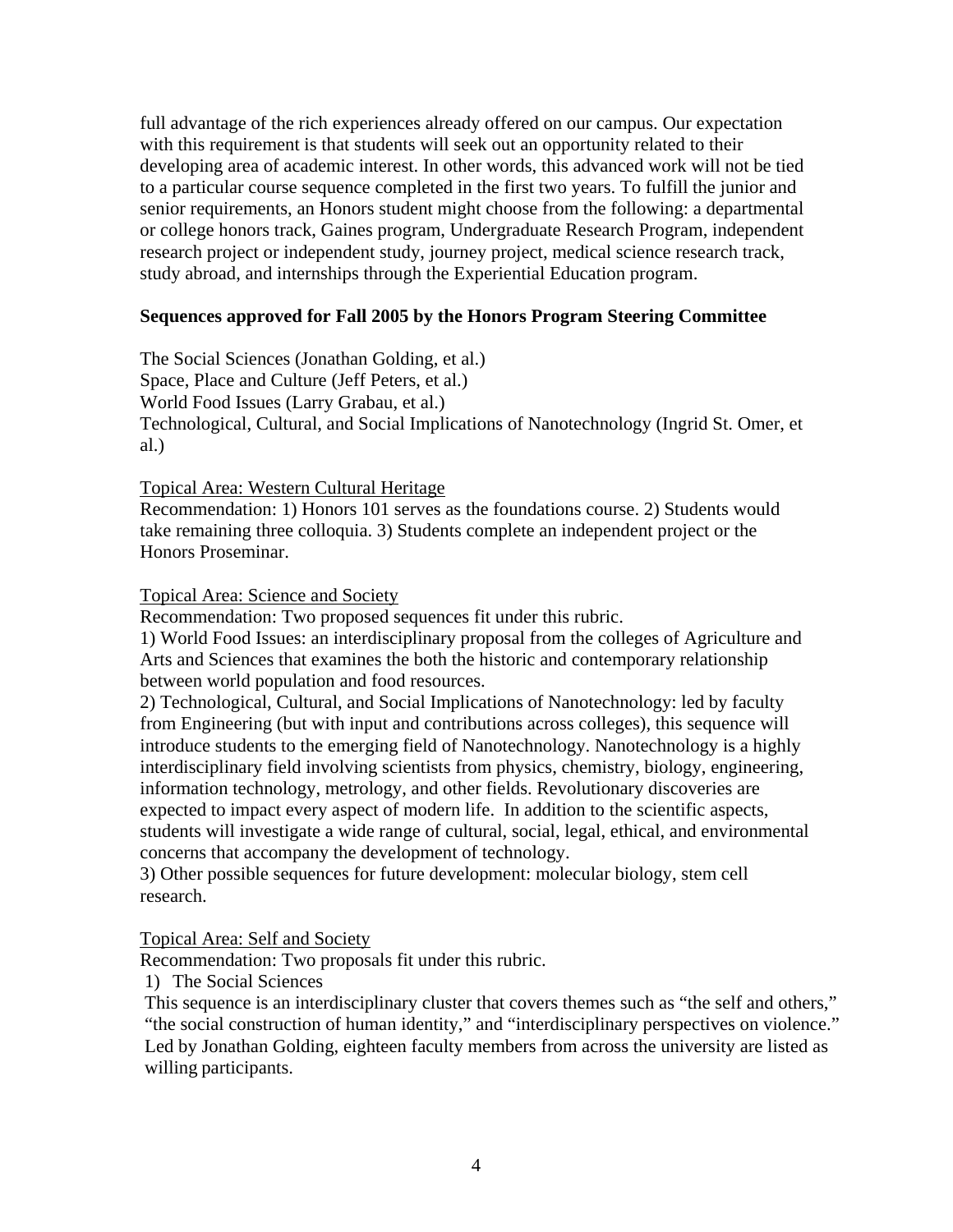# 2) Space, Place and Culture

This interdisciplinary theme unites inquiry in the humanities and social sciences to analyze cultural representations of place and the self. We currently have one proposal led by Jeff Peters in French. Scholars working on other areas (Asia and Russia) are potentially interested in participating in the future. It is also possible to imagine thematic clusters might be developed in Latin American Studies, Appalachia, etc.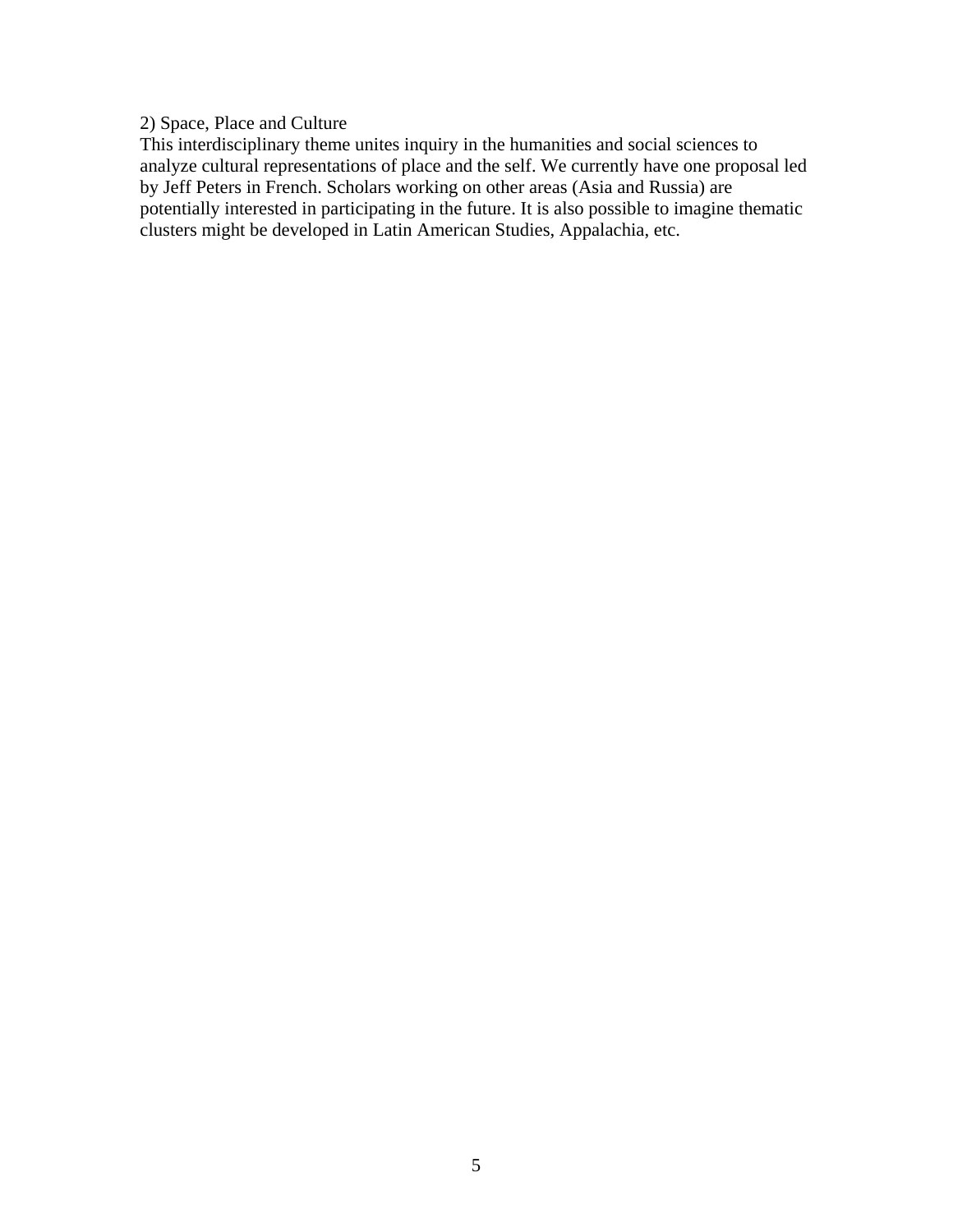# **Honors Program PROPOSED EXPANSION**

# **PROGRAM SEQUENCES**

| <b>LEVEL</b>         | <b>CURRENT SEQUENCE</b> | PROPOSED SEQUENCE     |
|----------------------|-------------------------|-----------------------|
| <b>CORE</b>          | HON $101 - 3$ credits   | HON $101 - 3$ credits |
|                      | HON $102 - 3$ credits   | HON $102 - 3$ credits |
|                      | HON $201 - 3$ credits   | $HON 201 - 3$ credits |
|                      | HON $202 - 3$ credits   |                       |
|                      |                         |                       |
| <b>ADVANCED</b>      | $HON$ 301 - 3 credits   | HON $301 - 3$ credits |
|                      |                         | HON $495 - 3$ credits |
|                      |                         |                       |
| <b>TOTAL CREDITS</b> | 15 credits              | 15 credits            |
|                      |                         |                       |

# **NOTES**

(1) To graduate with the Honors Program citation, students must complete the CORE and ADVANCED course work in either the current or expanded sequences.

(2) All students who complete three colloquia in either core sequence satisfy the USP Writing requirement and the Graduation Writing requirement.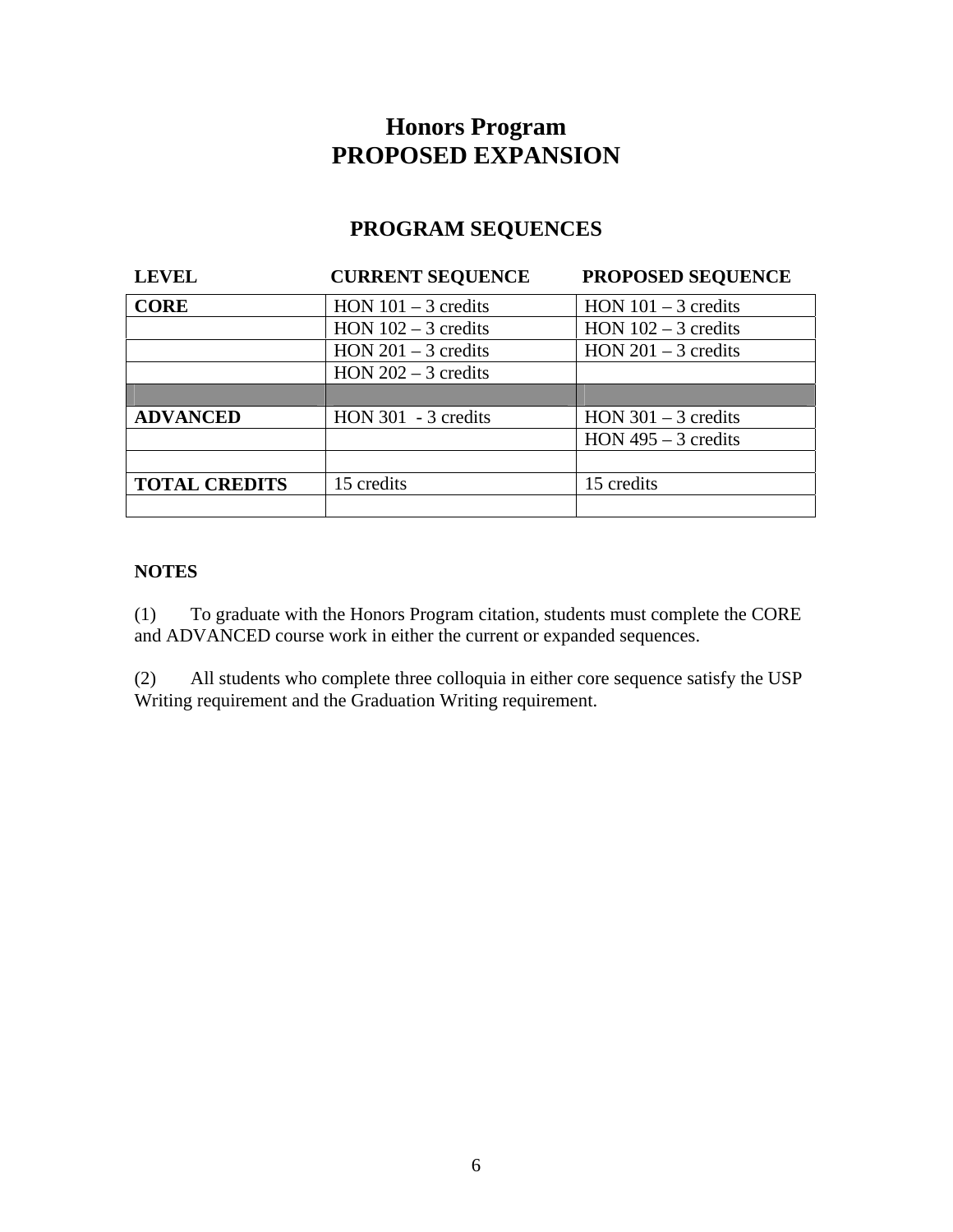#### M E M O R A N D U M

| To:      | Deans and Associate Provosts                                                                                                  |
|----------|-------------------------------------------------------------------------------------------------------------------------------|
| From:    | Michael T. Nietzel<br><b>Provost</b>                                                                                          |
| Subject: | Proposed Action Plan for Attaining Goal II in the University's Strategic<br>Plan - Attract and Graduate Outstanding Students. |
| Date:    | July 20, 2004                                                                                                                 |

One of the six major goals in The Dream and the Challenge, the University of Kentucky's 2003-2006 Strategic Plan, is to Attract and Graduate Outstanding Students. This goal embraces all students at the University, including undergraduate, graduate and first professional. Based on the historic nature of land-grant Universities, the specific role of and expectations for UK in the Commonwealth, and the important goals of Higher Education reform in Kentucky as embodied in House Bill 1, it is crucial that the University develop strong undergraduate programs that will enable it to attract and enroll high caliber students and then provide these students a rigorous education that will prepare them well for life and work.

In order to achieve or even exceed several of the Key Indicators associated with this goal (improving the middle 50% ACT scores for incoming students to 23-28; increasing retention rates to 83% for returning first-year students and six-year graduation rates to 60%; and exceeding predicted scores on the quality of undergraduate education as measured by the NSSE), the University needs to design and implement a number of initiatives that will boost the ambitions and overall quality of its undergraduate education. My ideas about three of these initiatives are described below, along with the necessary, preliminary action steps to bring them forward during the next academic year.

I. Commonwealth Center for Undergraduate Excellence.

I propose the development of this Center to organize several of the University's premier programs under one banner that will serve as a focal point both for innovation in undergraduate education and for dissemination of those innovations that hold the greatest promise for a wider student audience. It would facilitate marketing of the University as an institution dedicated to the best in undergraduate education and it would serve our recruitment efforts well, especially for those students who desire a very challenging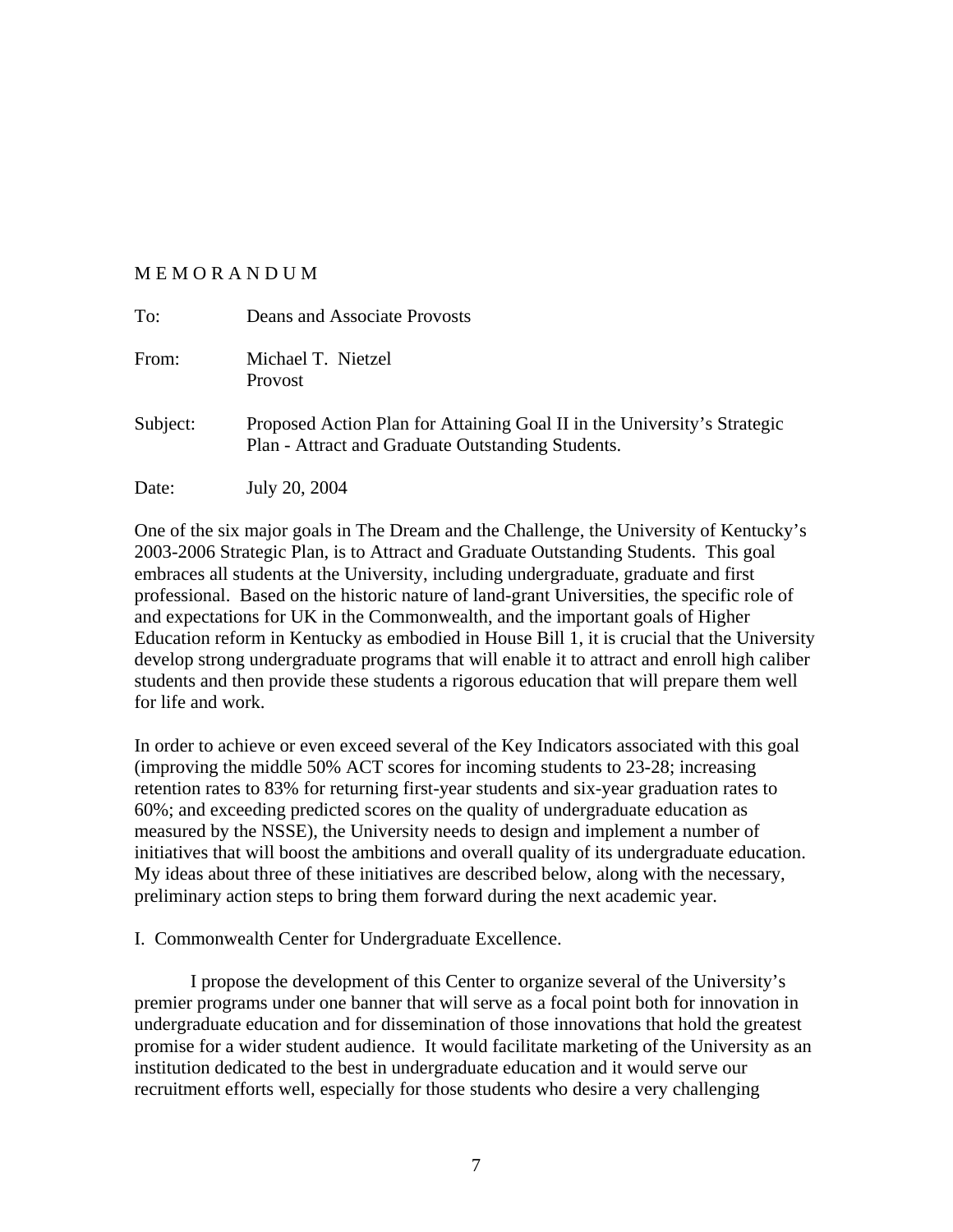# Page 2

undergraduate experience. The Center could be directed by a senior faculty member with a well-deserved reputation for high-quality undergraduate education. Each year it could support local and visiting faculty as Senior Fellows who would work on teaching or research projects intended to enrich undergraduate education. It would be a campus-wide structure that would symbolize the entire university's investment in undergraduate education. I believe the following programs should be administered under its auspices:

- \* Honors Program (which should be expanded to include options outside the Humanities that would make Honors available to more students than the number now served; see below)
- \* Gaines Center for the Humanities
- \* Discovery Seminar Program
- \* Office of Undergraduate Research
- \* Office of External Fellowships
- \* Student Resources Center (Writing Center and Academic Enhancement Programs)

The administrative structure of the Center is intended to stimulate and coordinate activities and initiatives between and across programs. Individual units would continue to maintain their distinct identities and program autonomy under the direction of their unitlevel leadership.

## II. Reorganization of the Office of Associate Provost for Undergraduate Education.

As part of the move to a Provost Model, several academic support units were restructured into an enrollment management group under the Associate Provost for Undergraduate Education. Significant progress has resulted in the coordination of these units, but it is now time to take the next step and move from coordination to integration. Implementing an integrated structure for the Offices of Admissions, Registrar, Student Billings, Academic Scholarships and Financial Aid will achieve a seamless approach to these services, benefiting students, the colleges, and the University.

Upon the recommendation of Phil Kraemer, I propose to convert the title of Registrar and Director of Admissions to the position of Assistant Provost for Enrollment Management. This type of position exists and has proven successful at many other universities. I am pleased that we have someone with the outstanding capabilities and proven track record of Don Witt to take on these duties, under the general oversight of Phil Kraemer.

The Assistant Provost for Enrollment Management will administer all enrollment management units and do so in a manner that should preserve their operational identities while more effectively coordinating their functions into an effective enterprise. Specifically, integrated enrollment management should: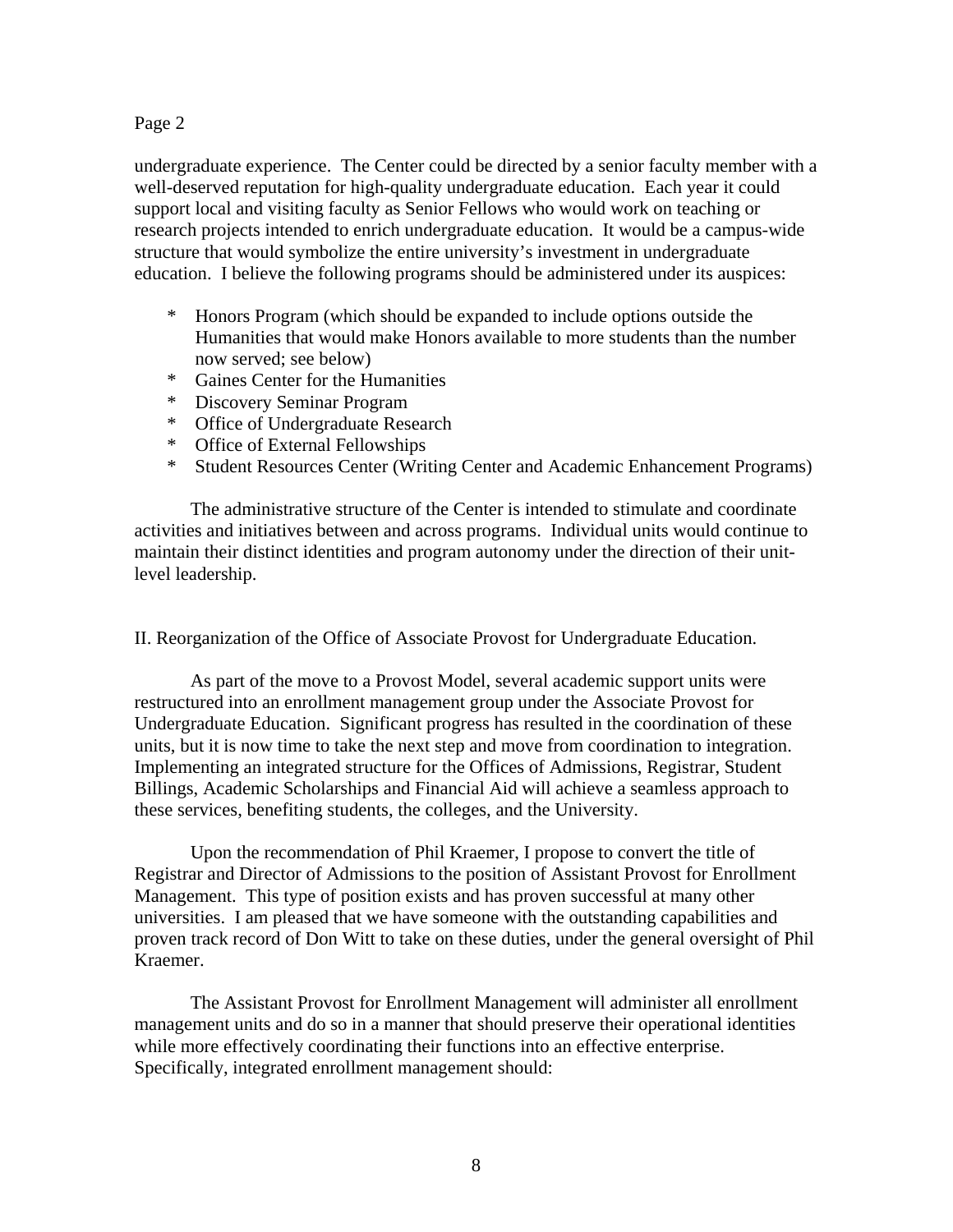#### Page 3

1. Improve the University's ability to recruit, retain, and graduate excellent students.

2. Reduce redundancies and costs associated with enrollment management services. For example, an integrated approach to publications across these units will enrich the quality of the communications and reduce their costs.

3. Enhance connections between enrollment management units and the academic colleges, the Graduate School, Student Affairs, and other academic support units.

4. Integrate University Extension operations into the enrollment management stream, also improving efficiency and reducing costs.

5. Work closely with the Senate and Senate Council in calibrating enrollment goals and targets with pedagogical and learning objectives and class size limits.

## III. Curricular Reform.

A collateral benefit of the delegation of the above responsibilities to the Assistant Provost is that it will allow Phil Kraemer to devote more attention to several important issues that will advance the University's educational mission and improve teaching and learning across all undergraduate programs. Among this list of priorities are the following four items that I want to concentrate on during 04-05:

1. Review and revise the University Studies Program. For several reasons, it is necessary to conduct a serious review of USP. It is questionable whether the current program represents a coherent general education core suitable for the 21st century. SACS principles will require in the future that institutions identify "college-level competencies within the general education core and provide evidence that graduates have attained those competencies." Revision of USP should be a deliberate and thoughtful exercise, fully engaged by the faculty, rather than one in which resource and enrollment parameters become too influential. Rigorous assessment of student learning outcomes to provide evidence of program effectiveness and the basis for quality enhancement should be a critical component in the revision. Director of Assessment, Deb Moore, stands ready to support the faculty in this effort and will be developing an Assessment Center designed for this type of activity. USP is preparing a self study in preparation for its periodic review. These results will provide a valuable source of information and documentation for possible changes. In addition, I am pleased that Senate Council Chair Ernie Yanarella has indicated his intention to have this topic be a Senate priority for 04-05.

2. Reconceptualize and expand the Honors Program. UK's Honors Program is one of its fine academic traditions. Over many years, the Program has offered exceptional educational opportunities to some of the University's most talented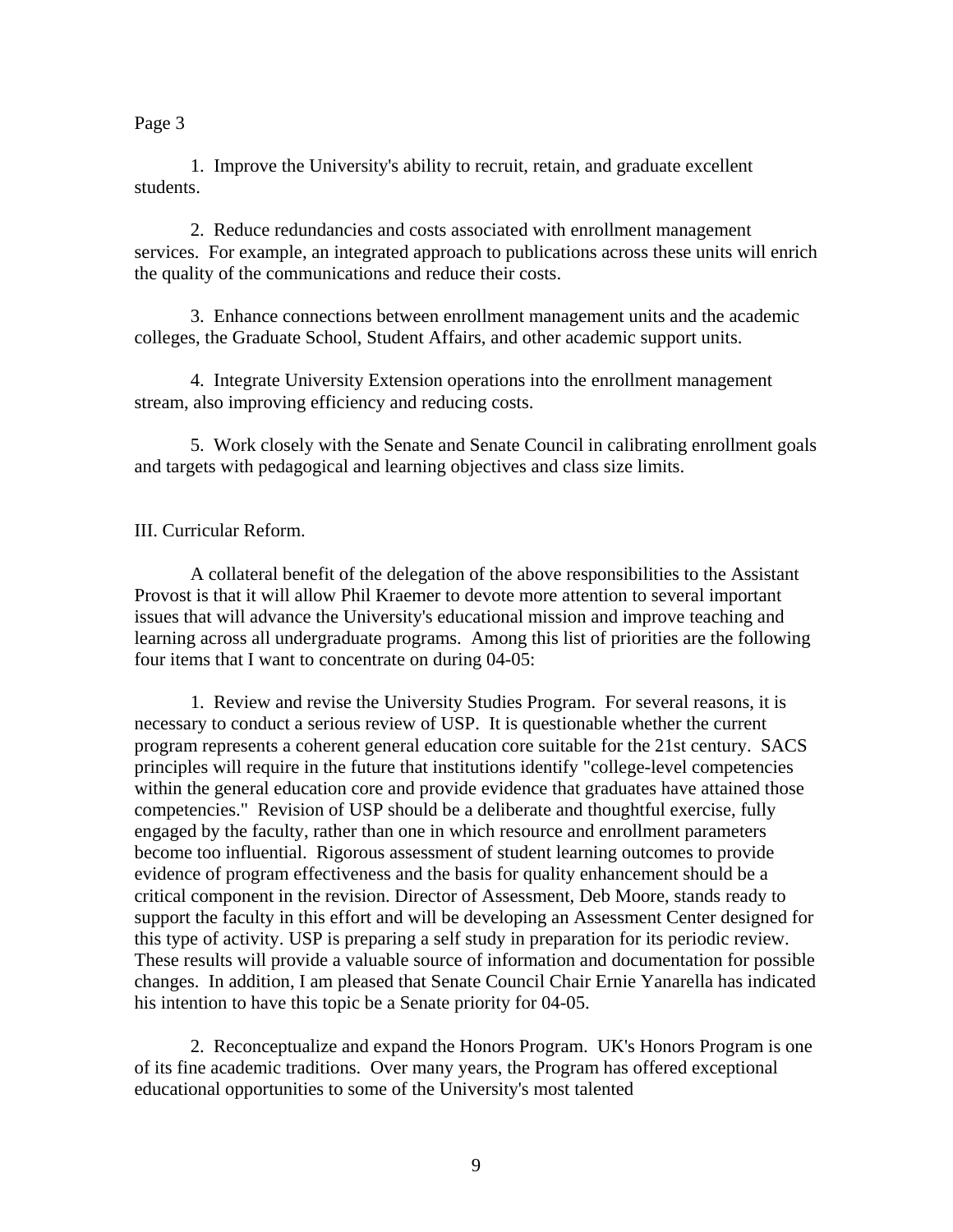#### Page 4

undergraduates. Despite this excellent legacy, we have reached a point where we need to pursue some changes in the Program. Several factors bring us to this point, including: a) an attempt to expand the number of students who can benefit from an Honors experience, b) a commensurate need to decrease the over-reliance on part-time instructors who teach in the Program, c) the desirability of including other fields and intellectual traditions in an Honors curriculum, in addition to its current focus on a humanities-based Western civilization curriculum, and d) the advantage of involving faculty in the social sciences, physical sciences and engineering, and life sciences in the development and delivery of Honors education at UK. I am interested in soliciting and evaluating proposals from across the University for establishing several alternative curricular paths that would constitute an expanded Honors Program. These proposals will need to address how a given curriculum will satisfy general education requirements and how it will be enriched by living learning and service learning dimensions. Having discussed this goal with Ernie Yanarella, he and I have agreed to appoint a joint Senate Council/Provost Steering Committee that will work to define the dimensions for an expanded Honors Program, issue a call for proposals that would address the needs cited above, and then work with the necessary University governance structures to bring the most promising proposals to a stage where they could be introduced and evaluated as pilot programs as early as Fall, 2005.

3. Create the Commonwealth Center for Undergraduate Excellence and begin an aggressive campaign to raise private funding for the Center.

4. Improve teaching and learning excellence through the continued development of the Teaching and Academic Support Center.

Please share this memo broadly within your units. I am interested in stimulating widebased discussion of these matters and would welcome feedback from you or directly from your faculty over the course of the next academic year. I would be happy to meet with your colleges to discuss these projects and their ideas about them. I know that Phil would welcome a chance to be part of such discussions as well.

kh

cc: Lee T. Todd, Jr. Ernie Yanarella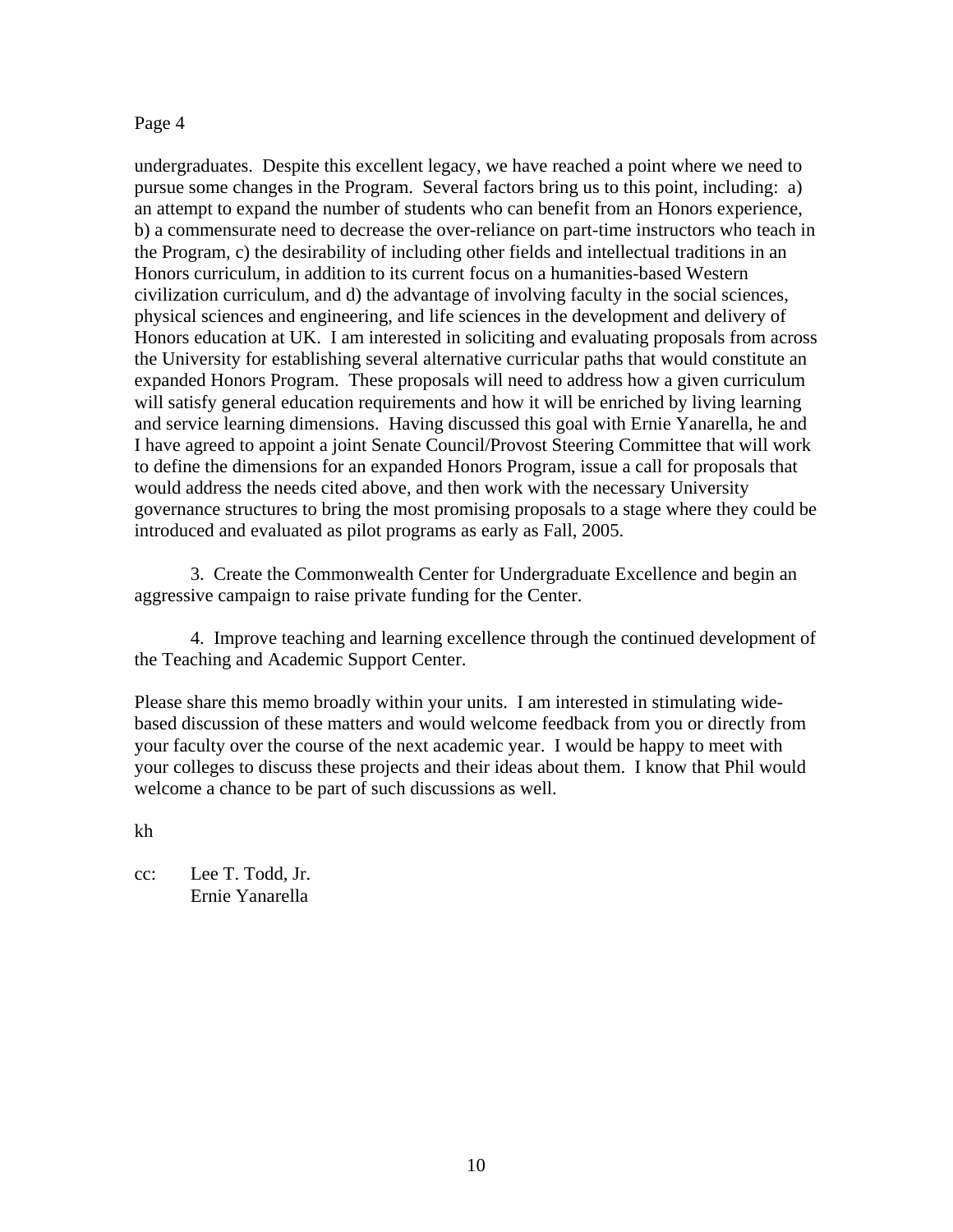September 14, 2004

#### MEMORANDUM

| TO:      | <b>University Faculty</b>                                   |
|----------|-------------------------------------------------------------|
| FROM:    | Mike Nietzel<br>Provost                                     |
| SUBJECT: | Honors Program – Reform and Expansion<br>Call for Proposals |

The Honors Program represents one of UK's finest academic traditions. Over the course of many years, the Program has offered an exceptional educational opportunity for some of the University's most talented and motivated undergraduates. Despite this fine legacy, however, we have reached the point where I am calling the University community to develop proposals that will allow this institution to pursue positive, constructive reform of the Program, reform that addresses the needs, challenges, and opportunities we face at this time as a university. There are several factors that bring us to this point.

First, as undergraduate enrollment has increased, the University has attempted to expand the size of the Honors Program commensurately. Over the past several years, however, enrollment increases have been dramatic. The academic profile of our student body has improved and there are now more potential honors students attending UK than ever before. Unfortunately, over this same period the University has sustained consistent reductions in state appropriations; the cumulative impact of these reductions for the last four years exceeds \$70 million. Consequently, it has been impossible to expand the existing staffing model for Honors, which has relied on a combination of joint faculty appointments (split effort between Honors and a home department) and part-time instructors. Second, without the opportunity to expand the number of faculty appointments, there has been increased reliance on part-time instructors. Nearly half of the sections of Honors seminars offered this semester are staffed by part-time instructors, which is not a desirable feature of a revered educational program. Third, the current humanities-based, Western Civilization curriculum excludes other important intellectual perspectives, modes of inquiry, and knowledge domains. Periodic reviews of the Honors Program have consistently recommended that the curriculum be expanded to embrace the broader intellectual scope and scholarly strengths of the modern research university. For example, the last Periodic Review explicitly recommended that learning experiences in the social sciences, life sciences, or natural sciences be included in the Program. Finally, an honors program provides a special opportunity not only for students but for faculty as well. The existing Honors curriculum, while laudable, requires scholarly expertise that precludes greater faculty involvement from across the University.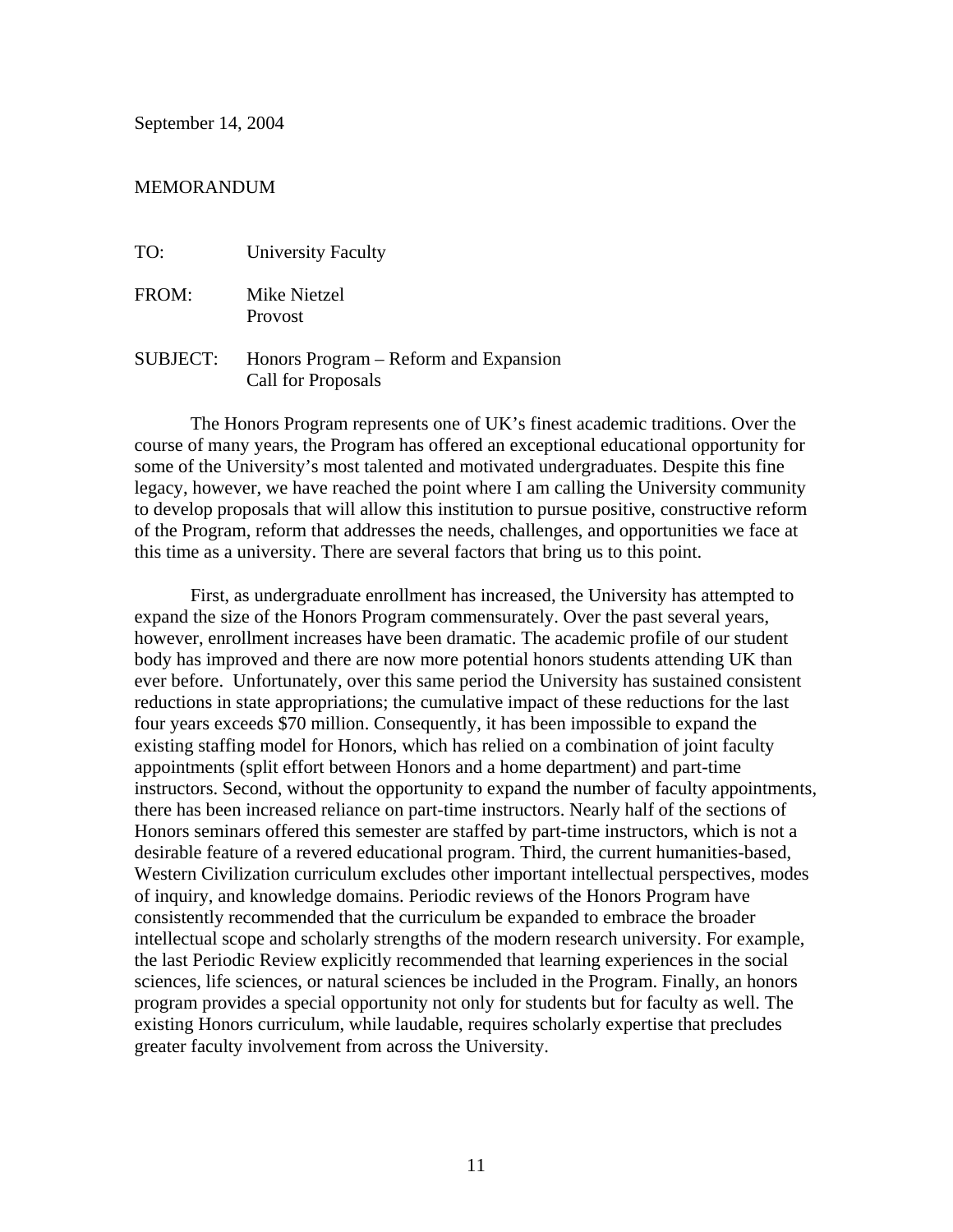In order to address these concerns, we must consider progressive changes that can be made to the Honors Program. Our goal should be to maintain educational quality, curricular coherence, and a sense of program identity while adding new elements. The one guiding principle is that we avoid defining the Honors Program in terms of any one particular curriculum or educational experience. Although it may be possible to limit an Honors Program to a single curricular experience, and there has been success with that model at UK, it is also true that such a model is not the only viable possibility; given the limitations and problems noted above, that model is no longer feasible or desirable.

As a framework within which to contemplate progressive reform, I offer the following recommendations:

1.) Maintain the current humanities, Western Civilization curriculum as one of several curricular alternatives.

2.) Invite faculty from across the University to develop additional coherent curricula (i.e., sets of integrated courses) representative of the range of scholarly traditions practiced at the University. We should envision Honors curricula that are broadly interdisciplinary, that build on the research expertise of our faculty, and that stimulate intellectual currents on campus. Faculty from several disciplines may, for example, propose a series of courses that are unified by topic but approached through competing methodologies. Curricula in social sciences, life sciences, natural sciences, as well as applied fields would be especially welcome. Alternative humanities curricula are also encouraged.

3.) Consider the possible inclusion within the Program of other kinds of educational experiences (e.g., single independent courses similar to Discovery Seminars, research experiences, experiential education, and community service). Make these experiences available to students either as extensions to the curricula or as independent ways to participate in the Honors program.

4.) Establish a staffing alternative to the joint appointment model, which has been eliminated, and create an incentive mechanism that stimulates faculty participation over multiple years in order to maintain program coherence. Any successful staffing model will need to be reasonably flexible; e.g., faculty should be allowed to teach one, two, or more courses depending on their interests and department obligations. A commitment to a three-year assignment seems reasonable.

An expanded Honors Program would consist of several alternative curricular paths, with some possible overlap, and several additional educational options. As has been the practice, admission criteria and selection processes will be administered at the program-level. Students admitted to the Program would be permitted to participate in curricular options of their choosing, notwithstanding enrollment limitations based on the size of the faculty cohort in the Honors Program. This flexible approach to a course of study within an expanded program will require new ways to establish and maintain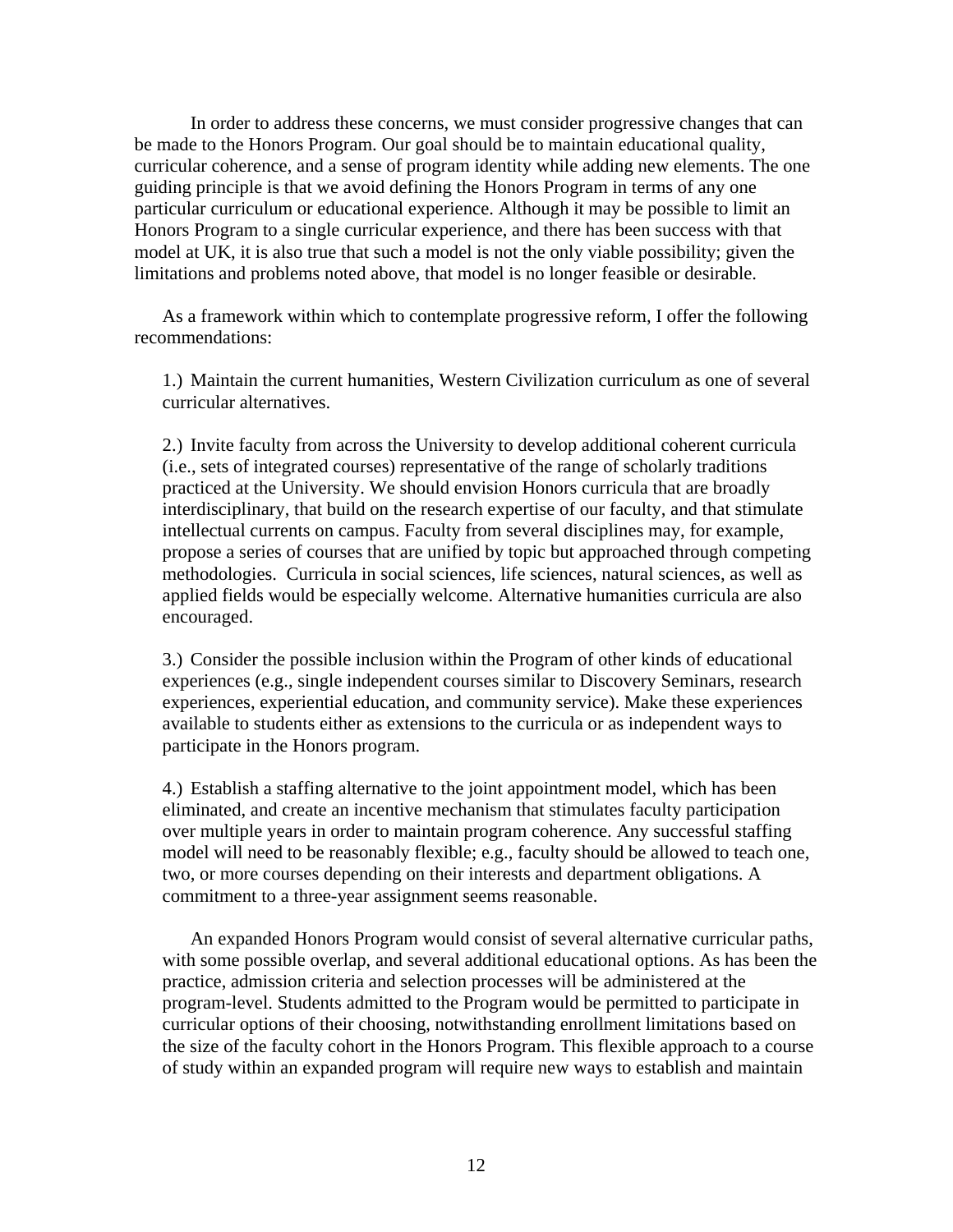overall program identity among and between faculty and students. A robust livinglearning community might serve that purpose well.

 Accordingly, I invite faculty, in collaboration with colleagues, from all departments and colleges to submit proposals for expanding the curriculum of the Honors Program.

Each proposal must include the following:

1.) A detailed description of student learning objectives, curricular plans, course content, pedagogy, and other program attributes. Preference will be given to proposals that offer a series of two or three interrelated courses that involve faculty from multiple departments or colleges.

2.) Currently, students participating in the Honors Program fulfill a portion of their University Studies Program (USP) requirements. This is a feature we wish to retain in the reconstituted program. Therefore, please indicate the specific USP requirements to be satisfied by each proposed course. It is important that proposals reflect an appreciation for the student learning outcomes associated with each USP requirement. These learning outcomes are described in the University Bulletin. <http://www.uky.edu/Registrar/bulletinCurrent/front/bullusp.html>

3.) The faculty expertise required to teach proposed courses.

4.) The number of qualified and willing faculty interested in participating in the proposed program.

A faculty steering committee will evaluate proposals and consider ways to implement those proposals deemed worthy of inclusion in a reconstituted Honors Program. The Committee will also work with faculty, department chairs, college deans, and other administrators to develop courses and curricula and to prepare proposals for review by appropriate governance committees (e.g., USP Committee, Undergraduate Council) and approval by the University Senate. The ambitious goal is to implement several pilot programs as early as fall 2005.

# **Proposals should be submitted no later than December 1 to:**

Honors Program Steering Committee c/o Richard Greissman, Assistant Provost 3 Gillis Building 0033

The members of the Honors Program Steering Committee are:

Kathi Kern (History), Chair James Francis (Modern and Classical Languages, Literatures & Cultures)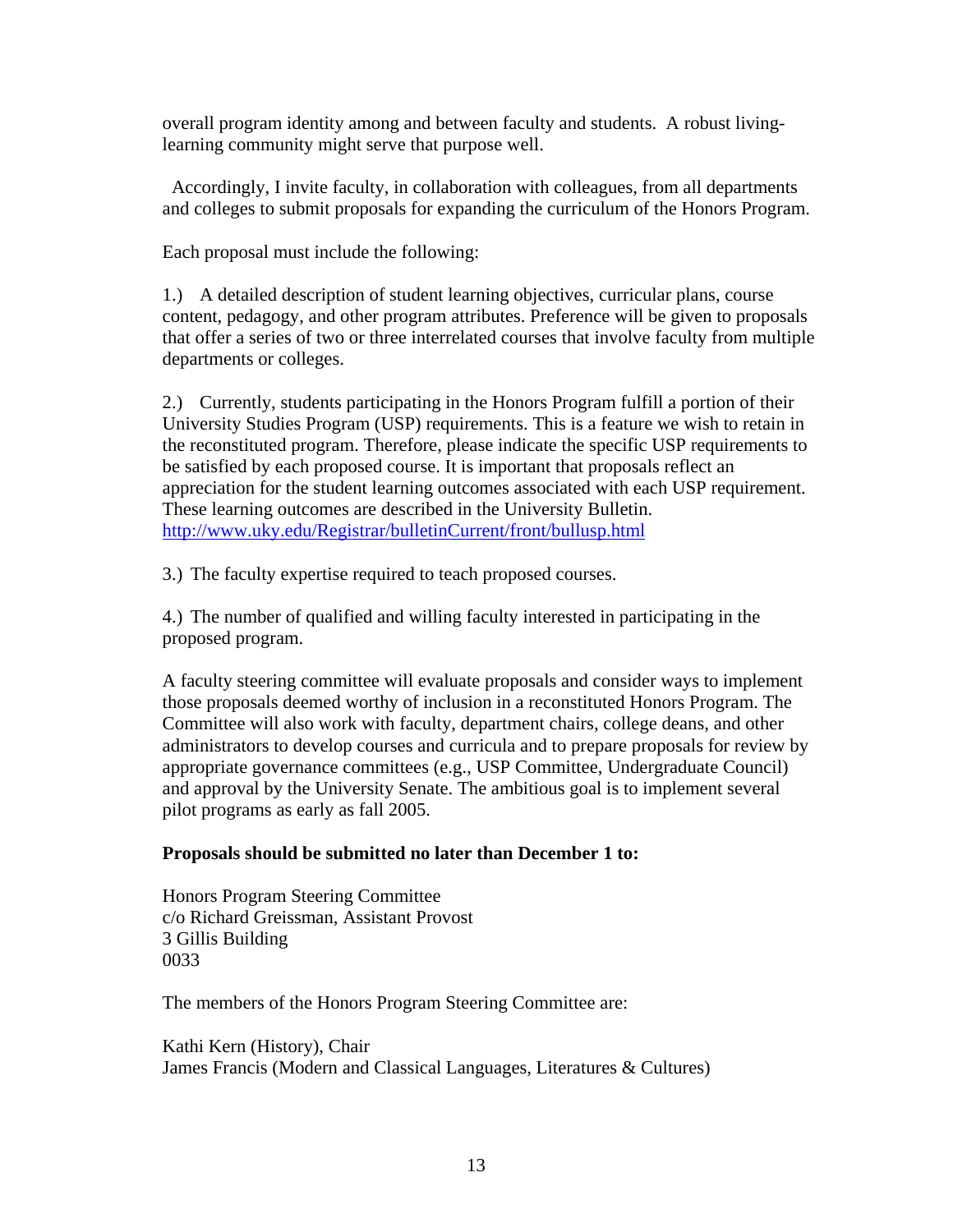Richard Greissman (Provost's Office, ex officio) Gail Hoyt (Economics) Michael Mullen (Agriculture) Jane Peters (Art) Robert Rabel (Modern and Classical Languages, Literatures & Cultures) Peter Sawaya (Nephrology) Ingrid St. Omer (Electrical Engineering)

# MEMORANDUM

To: University Faculty

From: Honors Program Steering Committee

Subject: Follow-up to the Call for Proposals

Date: October 13, 2004

The faculty committee charged with expanding and revising the Honors Program would like to offer guidance to faculty on developing proposals. The [Provost's call for proposals](http://www.uky.edu/Provost/Honors_Program-Call_for_Proposals.pdf) framed the larger issues motivating this curricular reform. In this message, we hope to provide additional detail and anticipate the faculty's questions.

#### Program Structure

The Provost's memo calls for an expanded Honors Program consisting of multiple curricular paths from which students will choose. Each of these paths should be broadly interdisciplinary and should provide students with an academically rigorous introduction to undergraduate education. We particularly seek proposals for sequences of courses at the lower division that will fulfill the University Studies Program requirements, including the writing requirement.

We thought it might be useful to put forth a sample structure for faculty to consider in shaping their proposals.

Sample Structure for Honors Program Sequence (three courses)

- 1) Foundation Course: A first semester course required of all students in a curricular sequence. Ideally, this course would be conceptualized collectively by the faculty and would provide a broad foundation for the Honors Program sequence. The Foundation Course might fulfill the first-year writing requirement; the whole writing requirement might be distributed, as it is currently, over a sequence of linked courses. Professor Janet Eldred (Director of the Writing Center) has offered to help faculty incorporate the writing requirement into their courses. Contact Professor Eldred at: [eldred@uky.edu](mailto:eldred@uky.edu)
- 2) Thematic Clusters: Two additional, thematically linked courses. These courses might retain the broad interdisciplinary approach of the Foundations Course, or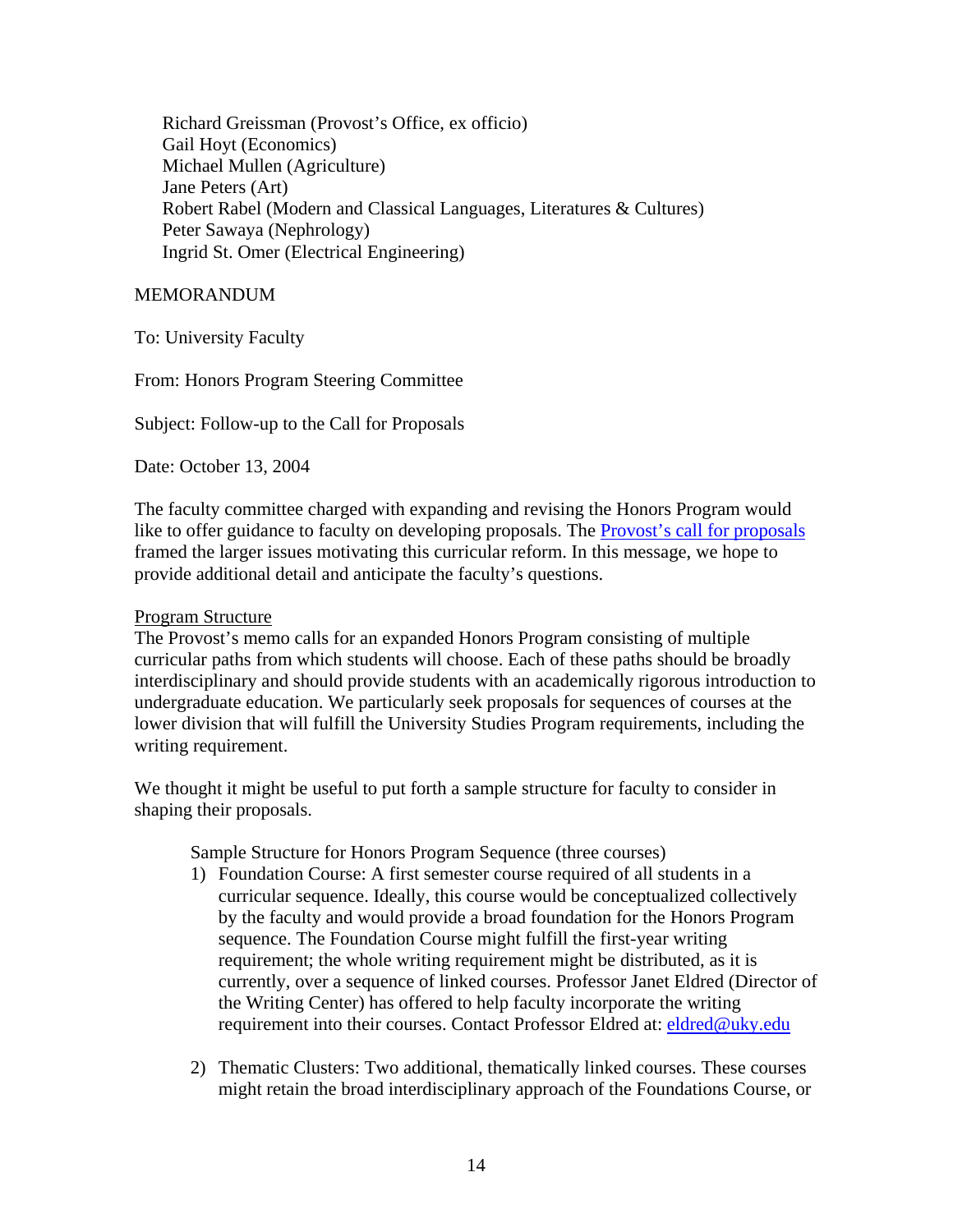each may offer a disciplinary approach to the common theme of the sequence. We are looking for courses that are open to all students, not courses targeted to a particular college or major.

# Faculty/College Compensation

In our current budgetary crisis, we are challenged to create an academically exciting program in a climate of declining resources. At the same time, we recognize that a vital Honors Program requires additional commitment of faculty time and effort beyond the classroom. The following plan assumes a three year commitment from faculty with the understanding that people can renew after the initial term. In consultation with their departments and colleges, faculty can choose in-load or overload teaching or a combination of the two.

# In-load Compensation

\$1,500 tax-sheltered research fund or direct payment as summer salary to faculty the first time a new course is offered (reflects \$500 for planning and development).

\$1,000 tax-sheltered research fund or direct payment as summer salary to faculty each successive time the course is offered.

\$3,000 to Dean/Chair for course buy-out for each semester a course is taught in the Honors Program.

# Overload Compensation

\$4,500 tax-sheltered research fund or overload salary payment to faculty the first time a new course is offered (reflects \$500 for planning and development).

\$4,000 tax sheltered research fund or overload salary payment to faculty each successive time the course is offered.

## Proposal Format

The committee is sensitive to the compressed schedule of this endeavor. Yet we are committed to meeting the Provost's goal of piloting several new sequences for the Fall of 2005. We ask that faculty present a general overview of their proposed Honors Program sequence and put particular energy into the description of the Foundations Course that would be offered in the Fall. Here are the specific proposal guidelines:

- 1) Description of the Proposed Sequence
	- a) A one page description of the intellectual merits of the theme of the proposed sequence.
	- b) A draft syllabus of the Foundations Course that includes student learning objectives, a tentative reading list, possible assignments, pedagogical approaches, and other program activities.
	- c) A brief description of each of the thematic cluster courses in the sequence.
- 2) USP Requirements: Indicate the specific USP requirements to be satisfied by each course. Specifically, address how the writing requirement will be satisfied by this sequence. The USP requirements are explained at: <http://www.uky.edu/Registrar/bulletinCurrent/front/bullusp.html>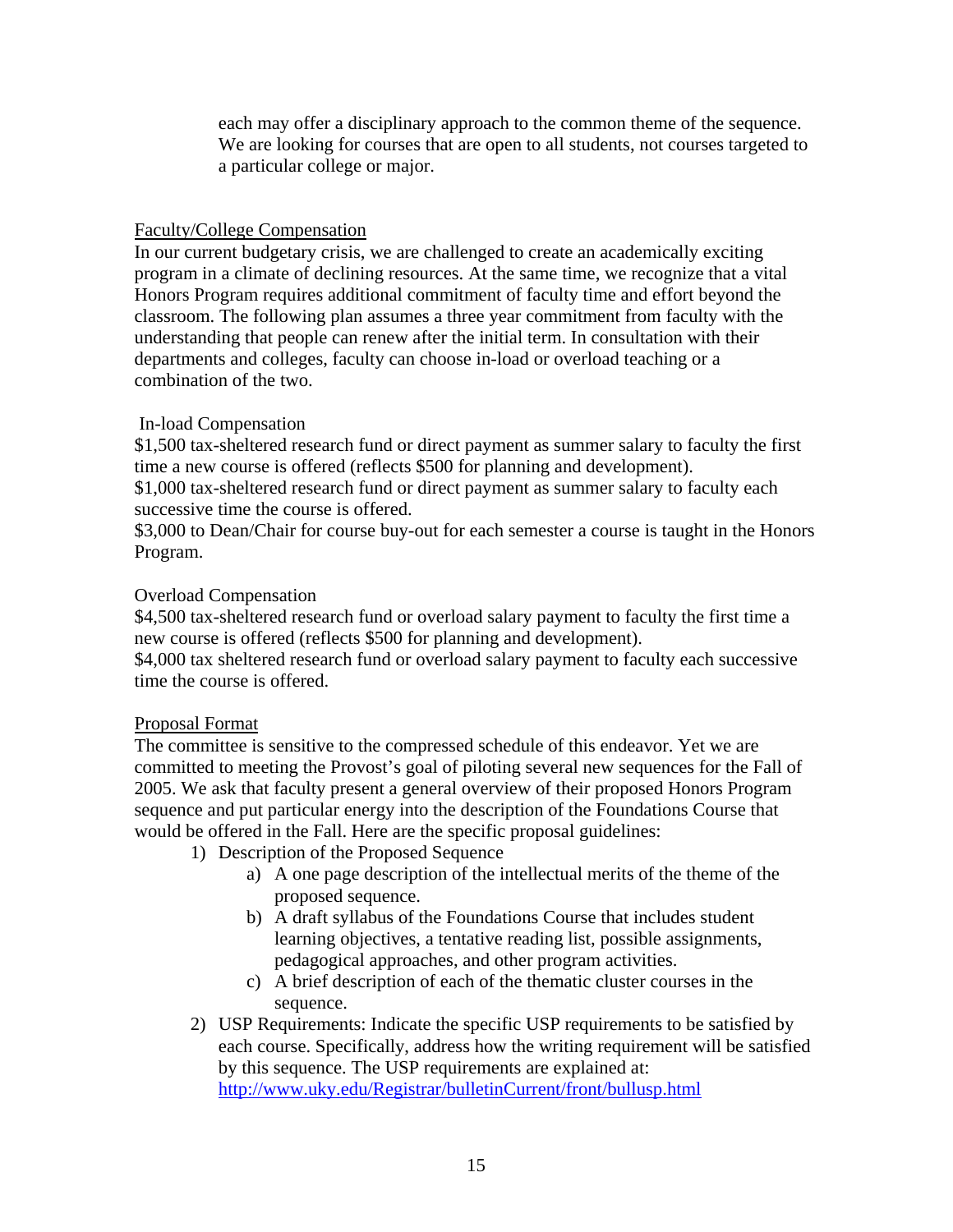- In addition, Phil Kraemer, Associate Provost for Undergraduate Education, will advise faculty on designing courses that meet the USP requirements. Contact Professor Kraemer at: [pjkrae00@email.uky.edu](mailto:pjkrae00@email.uky.edu)
	- 3) The faculty expertise required to teach the proposed courses. Ideally, we seek sequences of courses that are built around broad themes rather than around the specific research focus of any individual faculty.
	- 4) The faculty qualified and willing to commit to this sequence.

# Deadlines

By November 1: An email notice of your intention to propose an Honors Program sequence. In this message, please include a brief description of the theme of your proposal and the names of the faculty who have agreed to teach in it. Please send your email to Richard Greissman at [rgreiss@email.uky.edu](mailto:rgreiss@email.uky.edu).

By December 1: the proposal following the format above to Honors Program Steering Committee, c/o Richard Greissman, Assistant Provost, 301 Main Building, CAMPUS 0032.

Finally, the members of the Honors Program Steering Committee are:

Kathi Kern (History), Chair James Francis (Modern and Classical Languages, Literatures & Cultures) Gail Hoyt (Economics) Michael Mullen (Agriculture) Jane Peters (Art) Robert Rabel (Modern and Classical Languages, Literatures & Cultures) Peter Sawaya (Nephrology) Ingrid St. Omer (Electrical Engineering) Richard Greissman (Provost's Office, ex officio)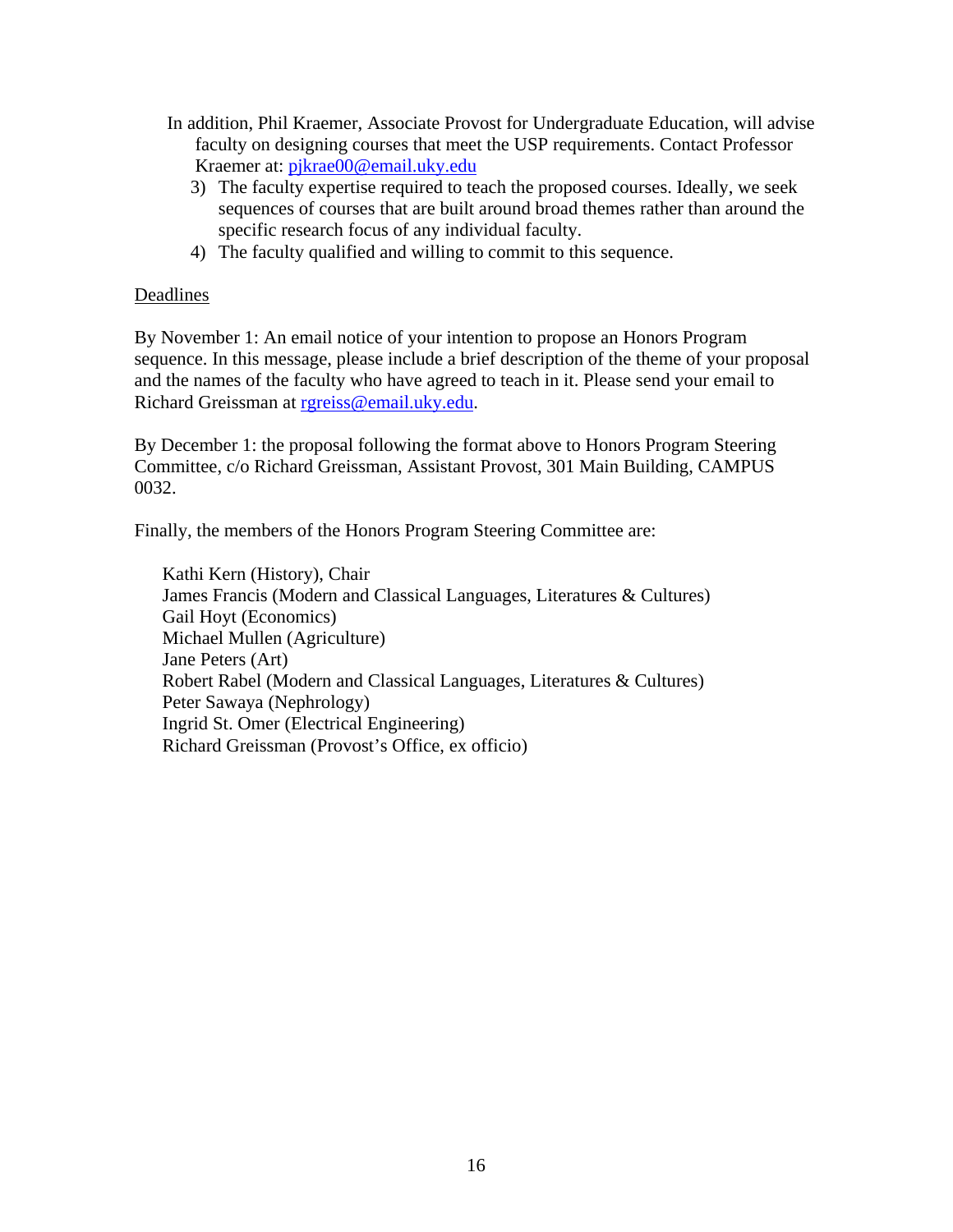#### Undergraduate Honors Programs: Benchmark Analysis

#### Executive Summary November 2004

The following executive summary presents a benchmark analysis performed on nineteen undergraduate honors programs. Each of the nineteen programs selected is located in one of the University of Kentucky's benchmark institutions. Information is gathered through three primary methods: (1) a review of all nineteen honors programs' websites; (2) a survey instrument emailed to the directors of all nineteen honors programs; and (3) phone interviews with the directors of twelve of the nineteen honors programs. The University of Kentucky's honors program serves as the primary unit of comparison.

All of the benchmark institutions have honors programs. And although no two programs are alike, there are several common components of programs. Most programs tend to have an elective curriculum with a large array of course offerings; committed honors faculty who are housed in their academic departments; robust and innovative co-curricular involvement; and some combination of faculty, staff, graduate student, and/or upper-class mentors. However, there are also common trends as to what is lacking in most of the honors programs. For example, most programs do not have a well developed recruitment and retention program (particularly for students of color) and/or formal assessment procedures. Given the program audit UK honors is currently undertaking, UK has a distinct opportunity to evaluate the strengths and weaknesses of these honors programs and appropriately poise itself to move to the forefront of honors programs among its benchmark institutions.

The following report details the benchmark analysis findings. Eight subheadings help to organize the information: (1) Recruitment and Admissions; (2) Students; (3) Faculty; (4) Curriculum; (5) Mentoring/ Advising; (6) Co-Curricular and Extra-Curricular Activities; (7) Benefits; and (8) Program Infrastructure. The report concludes with summary remarks and an appendix. Appendix I is a benchmark chart that details specific units of comparison.

#### 1. Recruitment and Admissions

*Recruitment.* Most of the institutions have informal, rather than formal pre-admission recruitment programs. A handful of institutions personally call (either the director or associate director of honors) academically strong students and invite these students to apply to the program and/or encourage them to visit the campus. A few institutions will invite prospective honors students to annual honors receptions so that these prospective students are able to meet other prospective students, current honors students, honors faculty, and honors staff. The most common informal pre-admission recruitment procedure is to offer an information session during an admission's fair. For example, at Purdue University (Purdue) honors staff hold an information session during the institution's "Day on Campus." ("Day on Campus" is a series of summer orientation days for incoming students).

Exceptions to this rule include the University of California – Los Angeles (UCLA), the University of Michigan (Michigan), the University of Florida (Florida), and to a lesser extent Ohio State University (Ohio State). UCLA and Michigan's recruitment programs include recruitment literature, which is targeted to high achieving high school students, and annual recruitment visits to targeted high schools. In both cases, there is a concerted effort to target high schools that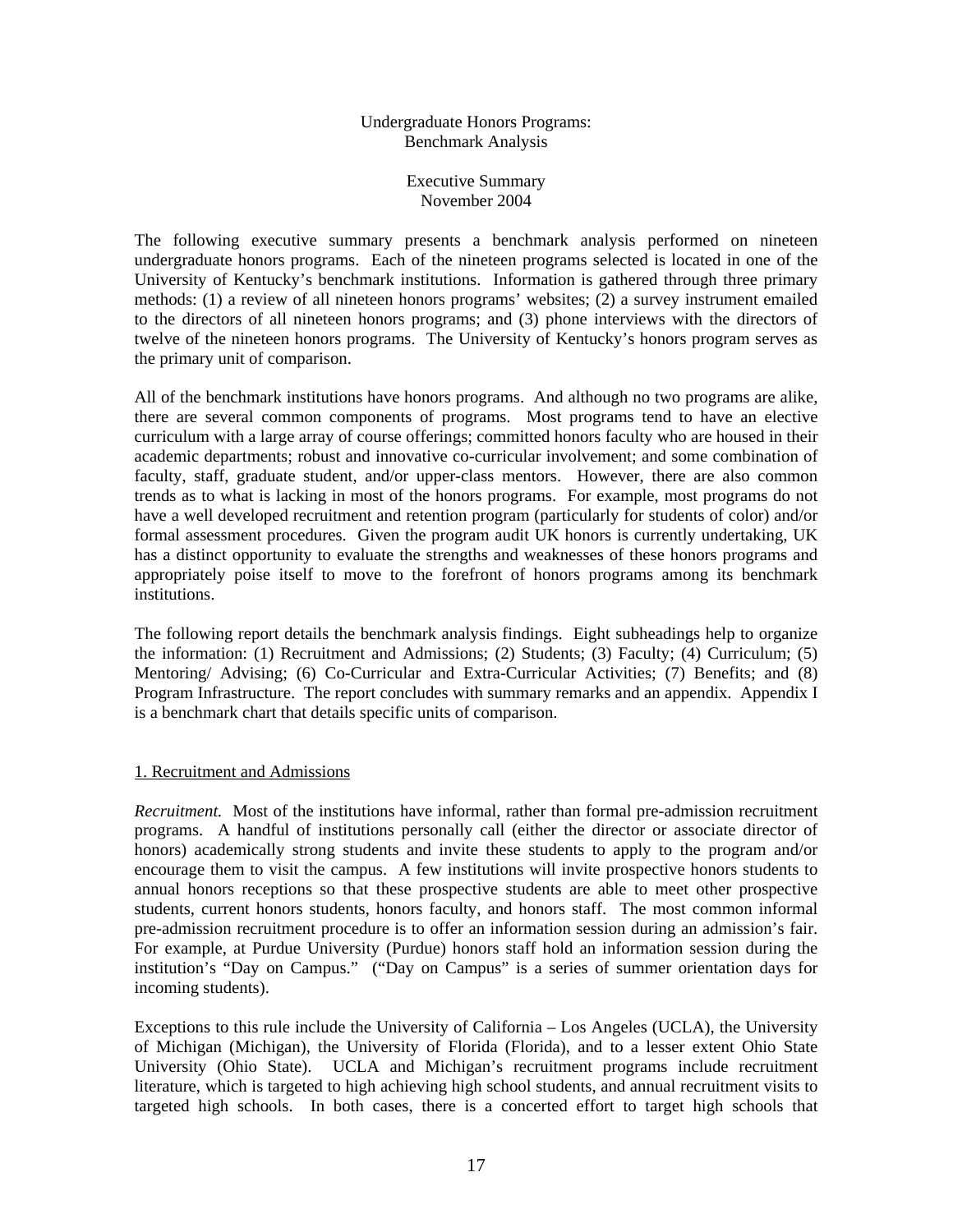traditionally serve under-represented populations in an attempt to attract more students of color to their respective honors program.

Florida's formal recruitment program solely targets National Merit Finalists. Florida's honors program works closely with a designated "talent" admission officer to prospect National Merit Finalists. In addition, any National Merit Finalist visiting campus will be paired with a current National Merit Finalist honor student for a campus tour, class visit, and overnight stay (preferably in the honors residence hall). The honors program's cadre of approximately fifty student Honors Ambassadors are responsible for planning and executing an Honors Visitation Day every January, which is specifically targeted to National Merit Finalists. The Honors Ambassadors also host weekly presentations (Fridays at 12:45 PM) on the honors program for any visiting high school students and their parents. Finally, the director of Florida's program cites a well designed and informative honors website as a major medium used to attract students. In terms of National Merit Finalists, Florida's recruitment program has worked as Florida ranks fourth nationally and second among public institutions for the most National Merit Finalists in attendance.

At Ohio State, the director makes the traditional personal phone calls to high ability high school students, and the honors program also piggybacks on the institution's major recruiting day by hosting an honors overnight. Similarly Ohio State holds an honors reception for prospective high school students in targeted communities. The most interesting feature of Ohio State's recruitment program is its partnership with the Columbus Public School System. Ohio State honors works with high achieving students, third through twelfth grades.

Finally, a note from the literature suggests that institutions committed to increasing the number of African-American and Hispanic-American/Latino(a) students should also consider visiting historically Black/Hispanic churches in addition to high schools that traditionally serve these populations.

Most institutions cite shrinking budgets as a reason for not having formal recruitment efforts in place. A handful of institutions instead focus on retention efforts, and hope for a spillover effect in recruitment. For example, the University of Maryland (Maryland) has invested in the retention of students of color by training student advisors of color, creating a Black Honors Caucus, a Hispanic Honors Caucus, and an Asian-American Honors Caucus, and formally surveying the satisfaction of students of color with the program. The director of Maryland's program states that Maryland's specific intention is for honors students to return to their home communities and encourage friends and younger siblings to enroll in Maryland's honors program. Similarly, UCLA hires graduate students of color to be mentors to undergraduate honors students of color. UCLA also has a formal advising program that targets retention efforts. Honors students who perform below required academic standards are required to meet with an academic advisor a set number of times per week until their grades improve. Outside of these notable yet singular efforts, the majority of institutions did not have a well developed nor formal retention program.

*Admission.* Admission requirements are relatively consistent throughout all nineteen benchmarks. Most institutions require students to be formally admitted to the institution first, and then complete an additional application for admission to the honors program. Traditionally, the honors program applications require high standardized test scores, strong high school grade point averages, high class ranks, and an exemplary essay or set of essays. Yet, most institutions allow students who do not meet the minimum requirements to apply. In these instances applicants are asked to supplement their applications with letters of reference and additional essays. When variations exist between programs, it is primarily regulated to minimum scores on standardized tests, high school grade point averages, and class rank, and not on the type of criteria used in admission decisions.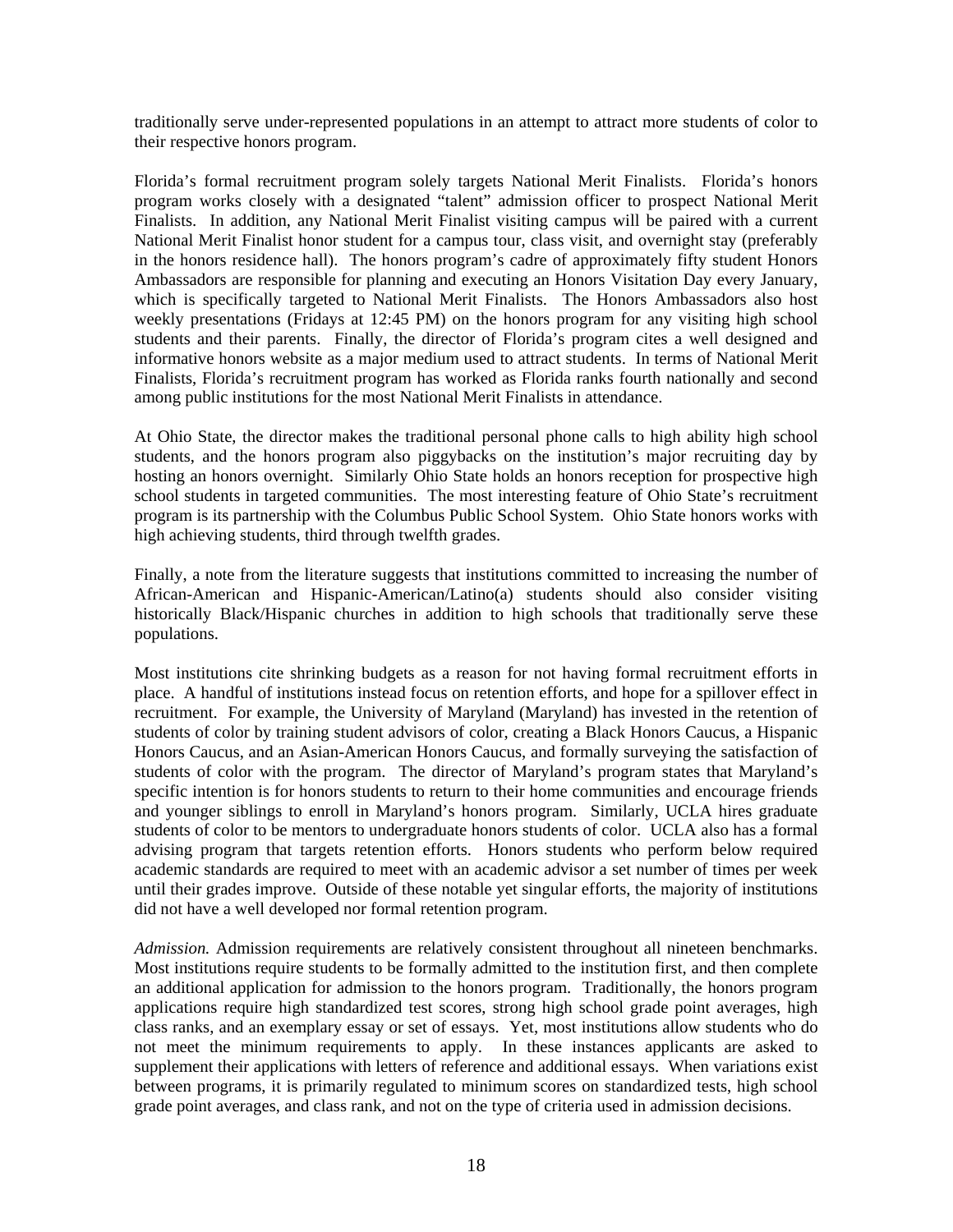Of notable difference is the University of Michigan's (Michigan) honors admission policy. As an outgrowth of the affirmative action decision (*Grutter v. Bollinger*) Michigan no longer uses test scores, grade point averages, and class rank as a factor in honors admission decisions. They have a separate application process wherein students are required to submit a series of essays, letters of reference, and an optional interview. Although the director notes that this process is more time consuming, he also notes that Michigan has been able to increase the number of students of color in the program. They also have been able to construct a cohort of students who are intrinsically motivated to be in the honors program. Michigan is not interested in admitting students who are only pursuing the honors curriculum as a means to a credential (e.g. honors designation on their diploma or transcripts). The new admission procedure allows Michigan to deny admission to students seeking the honors program for extrinsic rather than intrinsic rewards. The director believes that such a policy results in a better and more engaged honors student body. It also expands the applicant pool and allows the institution to admit students who do not perform well on standardized tests and/or have had different and often difficult life circumstances.

Purdue University (Purdue) also offers a different type of program. Purdue does not have any admission requirements. Any student may enroll in an honors course, and if the student receives a B or better, then successful completion of an honors course is noted on his/her transcript. If the student goes on to successfully complete the entire honors curriculum, then his/her transcript is noted appropriately. The program is designed to match the public mission of the institution, open honors to all students, and encourage academic excellence throughout the student body. It is important to note, however, that Purdue is currently under-going a similar program audit and has made plans to implement a university honors program, which will be more in tune with the other honors programs being reviewed in this benchmark analysis.

#### 2. Students

None of the honors programs report proportionality among the demographic distribution of students. In respect to students of color, Asian-American students are the largest cohort, often approximately 20% of the honors student population. Typically this figure is well above the proportional representation of Asian-American students at the institution. At select institutions, Hispanic Americans make up approximately 10% of the honors program, but at most institutions Hispanic Americans are less than 5% of the honors' student population. For African Americans, the majority of the institutions are well below 5% of the honors' student population. In terms of gender, most institutions mimic the national Research I trend and report more women enrolled in honors programs than men, although only slightly more.

The distribution of class rank depends upon the type of program institutions offer. Florida, Michigan, North Carolina State University (NC State), Ohio State, and the University of Washington (Washington) have bifurcated programs. Entering students start out in the university/college honors program and by their junior year they move to a departmental honors program. At about half of these institutions the honors staff coordinates both the university/college honors program and the departmental honors programs. For the remaining institutions, honors staffs only coordinate the university/college honors program. At these institutions students are not required to be enrolled in both the university/college and the departmental honors programs – essentially the two programs are mutually exclusive.

The rest of the institutions offer programs that span all four undergraduate years, and many offer compatible honors programs (e.g. departmental honors) for upper-level honors distinction.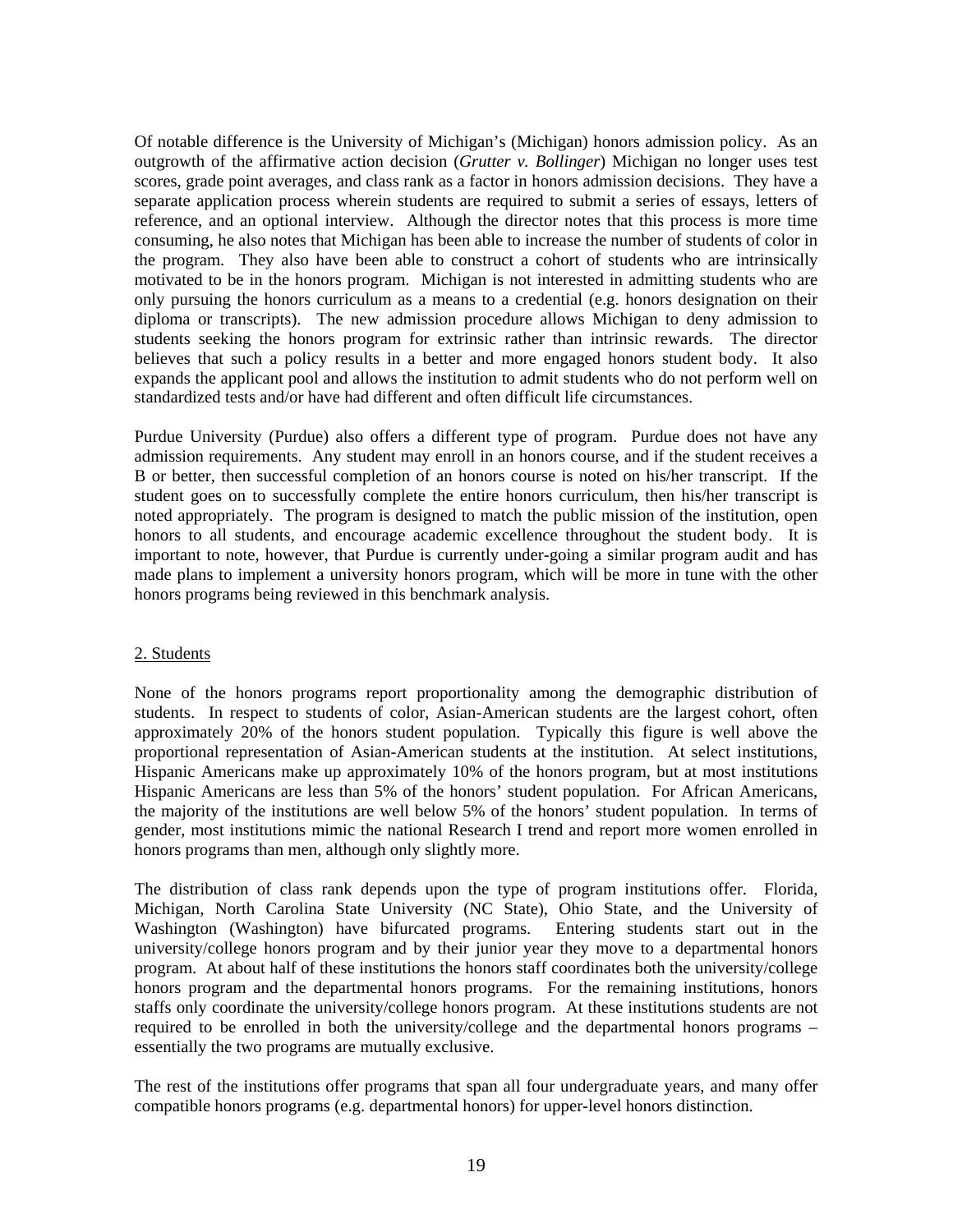#### 3. Faculty

Of the nineteen institutions that are examined, the majority of honors faculty have a primary appointment in an academic department. At a few institutions the honors program occasionally hires adjunct faculty to teach a specific course. In most cases, the hiring of an adjunct is a result of a national or international scholar or professional who is visiting or living in the community and has agreed to teach a course in the honors program. When this happens the adjunct faculty member's compensation comes from the honors program's budget. Maryland pays adjunct hires a flat rate of \$3500 per course; UCLA's rate is variable depending on the subject manner, and Washington will pay as much as \$7000 per course.

In regards to faculty rank, as a whole there is no discerning trend among the benchmark institutions other than placing a priority on selecting faculty who are tenured or tenure eligible. In most programs, faculty from all academic ranks teach honors courses. Two exceptions to this rule are UCLA, who only encourages tenured faculty to teach honors, and Florida, who specifically encourages assistant professors to teach as a way to ease them into academia (e.g. smaller classes with advanced students). However, both of these institutions stress excellence in teaching over faculty rank when selecting honors faculty.

To choose honors faculty, most programs employ a combination of three methods; (1) they solicit recommendations from students and department chairs; (2) they encourage self-nominations through a formal course proposal process; and/or (3) the director of honors handpicks faculty. A few institutions have instigated a formal committee that consists of honors faculty and staff to review and approve course proposals submitted by faculty.

At many institutions academic departments are paid by the honors program for course release time. At a few institutions teaching in the honors program is considered part of the regular teaching load and no compensation is given to the departments. Some honors programs compensate individual faculty regardless if the department receives instruction replacement costs. For example, NC State pays each faculty member who is teaching a course for the first time \$1,000 for course start up costs. UCLA gives each honor's faculty a teaching assistant and \$500 to be used for course materials. At Michigan a handful of faculty receive a small stipend for teaching in the honors program.

Two programs (Florida and the University of Minnesota) are attempting to build an honors-only faculty, in which faculty members will be primarily honors teaching faculty with affiliated appointments in academic departments, similar to the traditional UK arrangement. Both directors remark that their programs are in the exploratory stage of such an arrangement, but are hopeful.

Finally, a handful of institutions have created a special type of honors faculty that are primarily responsible for participating in honors related extra-curricular and co-curricular activities (Michigan, Minnesota, Penn State, Virginia, and Washington). These faculty members do not necessary teach in the honors program, but fulfill a mentoring or advising role in the program. For example, Washington's program is called the Faculty Mentor Program and gives faculty members an additional stipend (approximately \$1,000 per year) to come to honors events, deliver brown bag lectures and dinner presentations, and hold honors-only office honors.

#### 4. Curriculum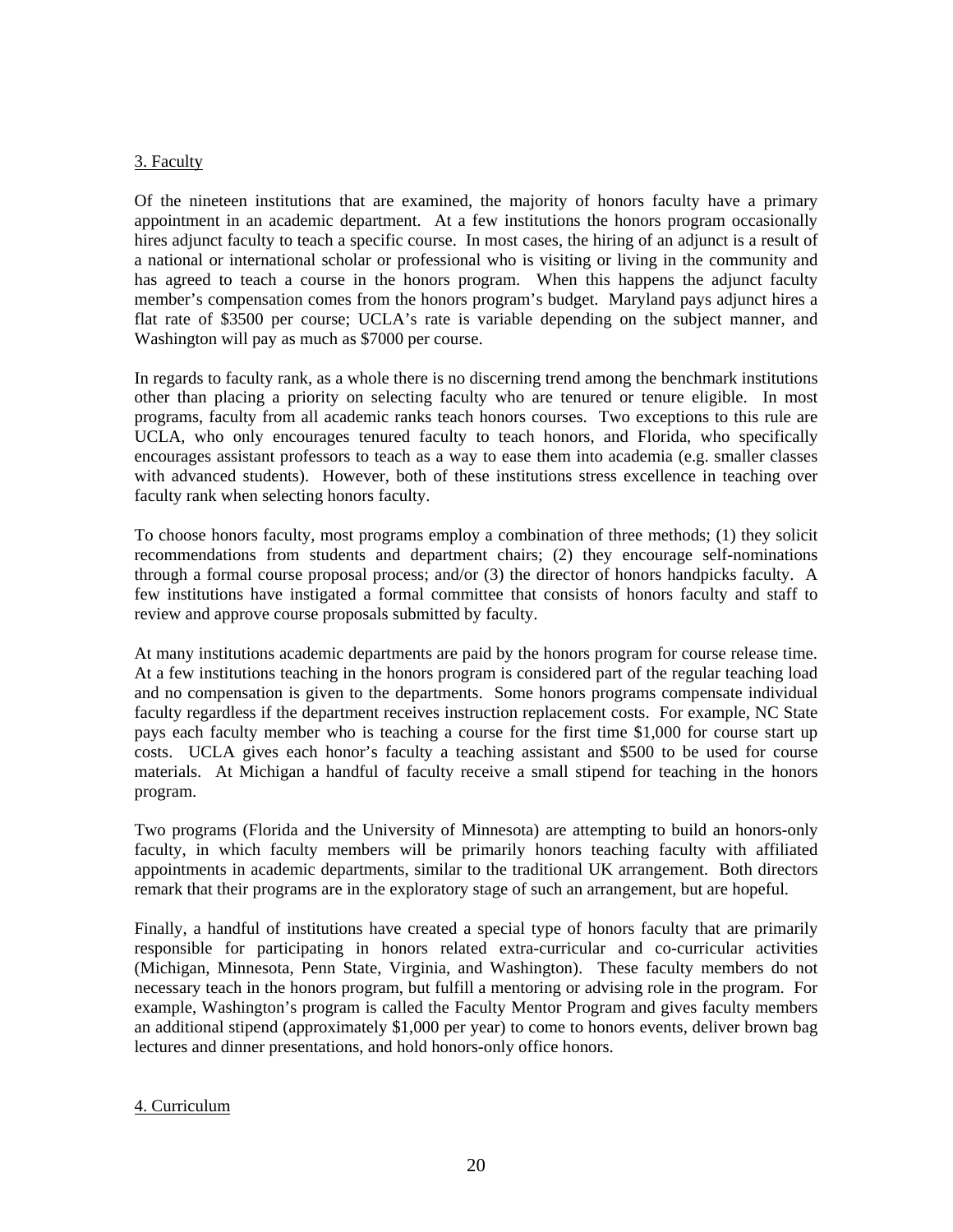Most of the benchmark institutions have a set number of required credit hours that students need to complete, but students are given great latitude in determining how to fulfill the required credit hours. For the most part institutions offer more than 70+ different honors courses per semester. However, there is great variance in the number of required credit hours. One institution does not require any credit hours (Virginia), whereas other institutions require as many as 24 credit hours (Arizona and Wisconsin). Almost all of the four-year honor programs (as opposed to those programs that focus on the first two years) require a capstone course. The most common required capstone course is a senior thesis. A few programs require a course or a course-sequence in the first year. Cited required courses include "Freshman English Composition," "Discovery and the Arts," "What Does It Mean to be an Educated Person?," "Peer Advising," and "Great Books and Western Civilization."

The curricular offerings are an equal mixture of inter-disciplinary, multi-cultural three credit hour courses and honor versions of traditional discipline-based coursework. Many programs offer "honor options" courses in which honors students enroll in a regular course and then negotiate with the faculty member to enhance the course for the student's honors edification. It is also common for institutions to offer honors versions of independent studies, study abroad programs, and cooperative education.

At Virginia honor students are able to complete both a bachelor degree and a master degree during their undergraduate years. However, the director of the program indicates that it is uncommon for students to actually take advantage of this opportunity.

Most programs have a cumulative grade point average, which must be maintained in order to remain in good standing with the honors program. The required average varies between 3.0 to 3.5. Most programs also require students to file an academic plan of study.

Almost all the honors programs cap enrollment in honors-only courses between 15-25 students. A handful of institutions open the honors courses to non-honors students if there are seats available.

#### 5. Mentoring/Advising

Many programs have academic advisors/counselors as paid staff, who are housed in the honors program and serve only honors students. Two institutions have formal advising programs with alumni and/or upper-class students (UCLA and University of Illinois). For the majority of institutions faculty do not have any formal mentor/advisement roles other than the general role they fulfill as students' professors, but as previously mentioned there are five institutions that have created faculty mentorship/advising roles. Of particular note are the two programs at Michigan and Virginia. In Michigan's Faculty Fellows program approximately ten faculty members serve as faculty mentors to honors students. For their time each faculty member is compensated \$1,000, and they are also given an additional \$500 to be spent on student activities and incidentals.

Virginia structures its entire honors program around faculty mentorship. Virginia does not have an honors curriculum or honors classes. Honors students are free of all general degree requirements and major requirements. They create their own major based on their interests and with the help of their faculty mentor. Each honor student is assigned a faculty mentor, who is handpicked for the student by the director. The director assigns students to a faculty mentor based on the student's academic interest and personality. It is hoped that this faculty mentor will steward the honor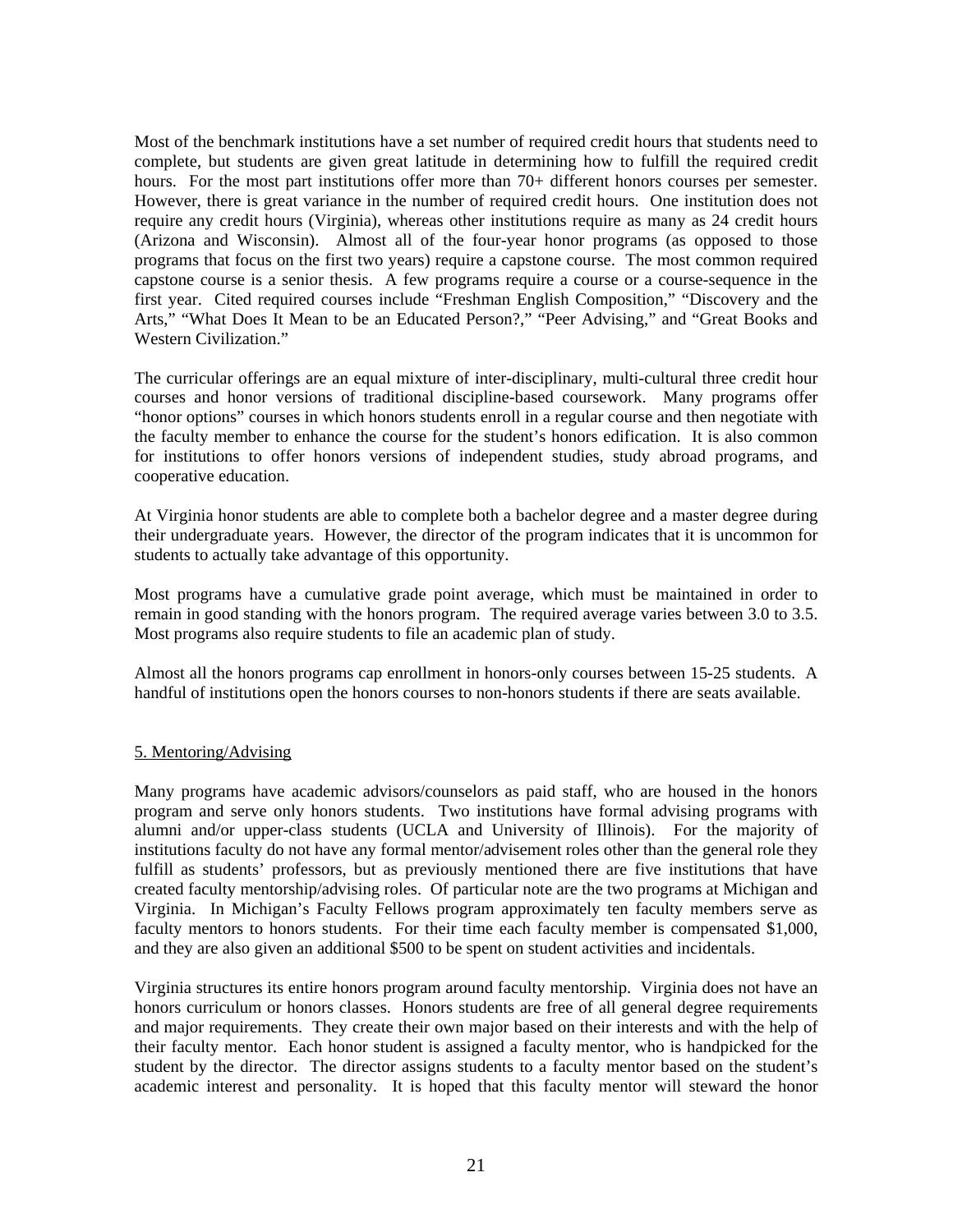student throughout his or her four years, and will be particularly knowledgeable of the student's field of interest.

#### 6. Co-Curricular and Extra-Curricular Activities

All nineteen honors programs have strong co-curricular and extra-curricular components. All the respondents indicate that they offer an honors housing option, where students are encouraged but not required to live (and where a majority of the first-year honors students do live). Honors program offices and meeting spaces are also commonly housed in these residential complexes.

Organized trips to cultural events and restaurants combined with faculty dinner nights are commonplace, as are brown bag lunches with campus speakers or visiting lecturers, honor student governing boards, honors publications, and student programming boards. Two of the more interesting co-curricular offerings are at Purdue and Maryland. Purdue sets aside a week annually to showcase honor students' work. Maryland offers seminars wherein junior and senior honor students present their research to freshman and sophomore honor students.

As evidenced, the major difference between institutions is not regarding whether they offer cocurricular or extra-curricular activities, but rather the amount they program. For example, NC State has developed a separate program dubbed University Scholars Program (USP) (versus the University Honors Program (UHP)). USP students spend 75% of their program time on enrichment and extra-curricular activities and 25% of their time on formal academic curricular initiatives, whereas as UHP students spend 75% of their program time on formal academic curricular initiatives and 25% of their time on extra-curricular honor-related activities. The two programs are mutually exclusive, and students are not allowed to be enrolled in both.

#### 7. Benefits

Institutions list a litany of common benefits, including enhanced borrowing privileges from the institution's library (this usually translates to having graduate students' borrowing privileges); priority registration; the ability to take upper level and graduate courses; summer and travel grant opportunities; the ability to work with faculty on faculty research projects; and transcript notation and/or citation of honors completion. Penn State has a separate honors graduation ceremony, in addition to the university ceremonies, and presents an "honors medal" to each honors student upon graduation. Another common honors benefit is the special and intense preparation available to honors students for successful competition in national scholarship programs (e.g. Marshall, Rhodes, Truman, etc.).

Finally, two institutions give honors students particular leadership training opportunities. Penn State offers an honors-only course titled "Leadership Forum" wherein honors students learn leadership skills from highly regarded civic, business, and political leaders. Florida is currently implementing a similar leadership course, which will only be offered to National Merit Finalists who are also honors students.

#### 8. Program Infrastructure

All the honors programs employ a director of honors. At some institutions the director holds multiple appointments. For example, at Florida, the director is the director of honors, the assistant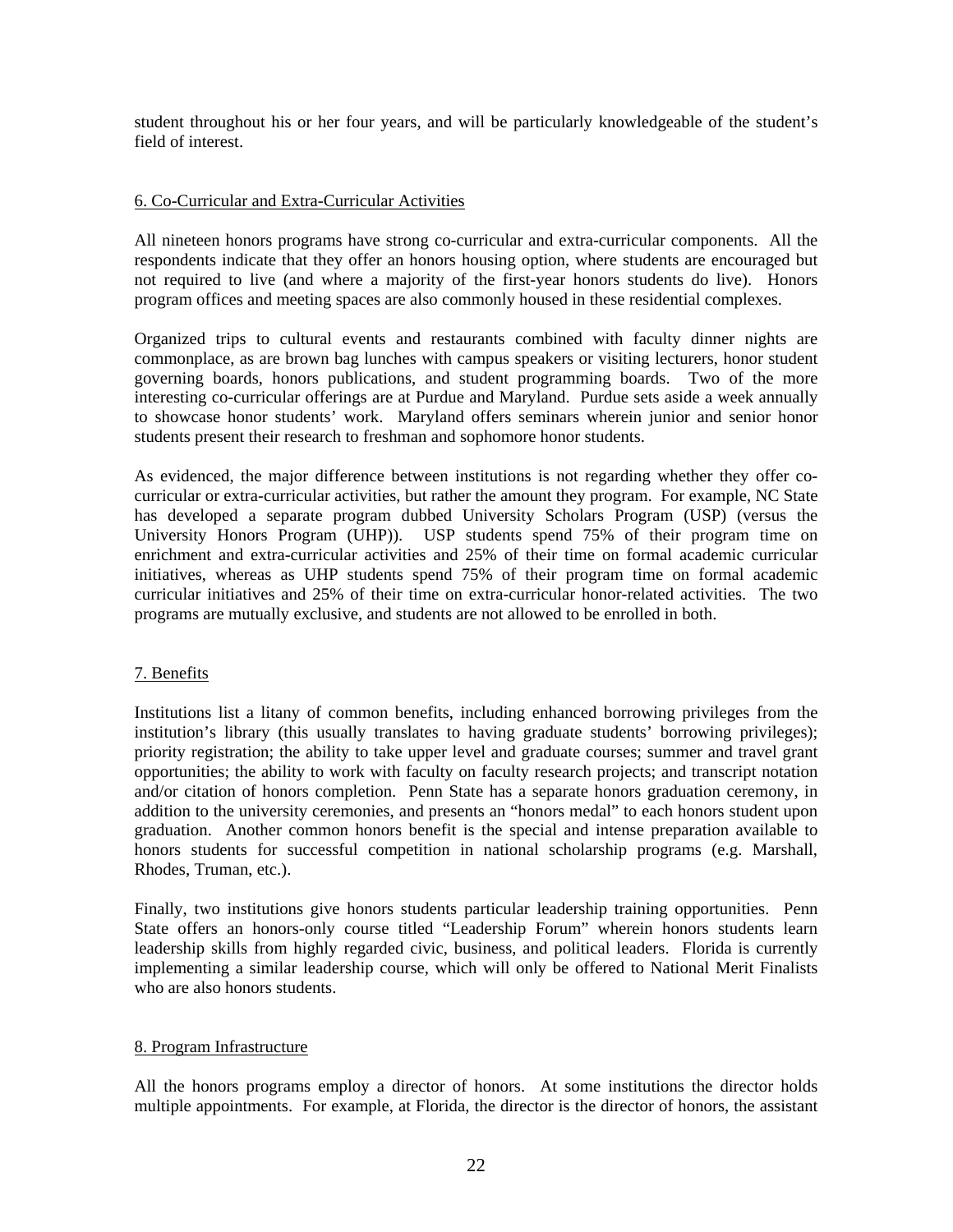provost for undergraduate education, and a professor in an academic department. At all the institutions the director of honors retains a joint appointment in an academic department, traditionally on quarter-time or half-time.

In addition to the director, most honors programs also employ paid staff: the range runs between 2 to 4 professional staff, 1.25 to 10 support staff members, and if applicable 2 to 5 academic advisors. The professional staff usually includes an associate and/or assistant directors. These positions traditionally do not have joint academic appointments, but at almost all the institutions these positions are filled by individuals who possess a Ph.D. Most of the advising positions are half-time positions that are split with other offices (usually the institution's advising office).

Budgets are typically over \$100,000, but most budgets are labor laden, earmarked primarily for staff and to some extent faculty salaries. Only a handful of institutions have line budgets for programming costs. In almost all the cases programming budgets are comprised of private funds and not public. Of those who are able to report out, the range for programming costs span from \$5,000 to \$50,000.

All of the programs have an eventual reporting line to the institution's provost. Two institutions have stand alone honors colleges. The deans of these two colleges report directly to the provost. Nine institutions have university-wide honors programs, wherein the director of honors reports directly to either the provost or the associate provost for undergraduate education. Eight institutions have honors programs that are housed in a college of arts and sciences/liberal arts. At these institutions honors directors report the dean of the college, who in turn reports to the provost.

Only one program has a formal assessment program beyond normal teaching/course evaluations. Minnesota has an internal assessment program, and is currently undergoing its first external assessment review. Minnesota's internal assessment includes student satisfaction surveys, program evaluation, co-curricular and extra-curricular evaluation, retention, course and faculty evaluation, and budget review. Five programs indicate that they are in the process of developing assessment procedures. For example, Florida recently created an external advisory board, made up of honors alumni. The purpose of the board is to offer advice, guide assessment, and help raise development funds. A handful of institutions conduct either formal or informal student exit interviews.

#### Summary Remarks

The results of this study suggest that the University of Kentucky's honors program is not out of line with many of its benchmark's honors programs. UK's honors mirrors other institutions in terms of co-curricular and extra-curricular activities and benefits that are offered to honors students. Differences are seen in faculty arrangements and curriculum structure. At only two institutions are faculty aligned with the honors program specifically, and at both of these institutions this is a new arrangement. Given that UK has already realigned its faculty with academic departments it is now in concert with most of its benchmark institutions. The other major area of difference is in the curriculum. Very few institutions have a prescribed curriculum, and most institutions do not have a curriculum grounded in western civilization.

Beyond these general comparisons, there are a few specific findings that merit further consideration. Four are highlighted below:

• As experienced by Florida, a targeted marketing plan for a specific cohort of honors students may be easily implemented and easily built upon. By targeting a subset of honors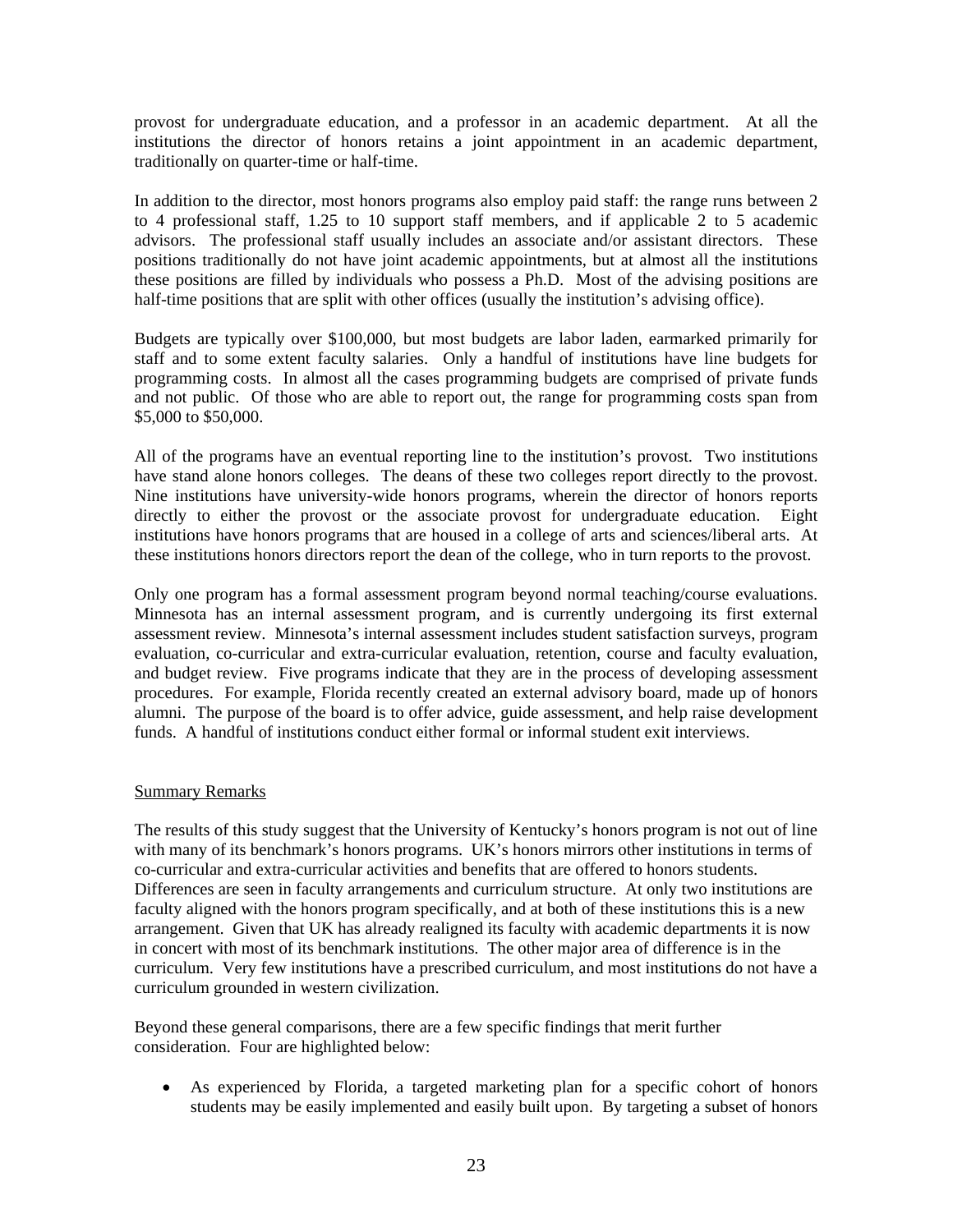students and developing a strong marketing effort towards this group UK might be able to enhance its honors student population, and build a successful blueprint for eventual expansion to other subsets of the honors population.

- UCLA and Michigan's manner of recruiting students of color may also be useful. They have different approaches from the other institutions, and have devoted more resources to the issue. Michigan's new approach to admitting students is worth a serious consideration, given its success. UCLA's system of targeting high schools and employing graduate students of color as mentors may also prove effective for UK.
- Given that UK's core curriculum is rooted in the western civilization tradition, it is worthwhile to note the multi-cultural breadth of the benchmark institutions' honors curriculum. The only exception to this is Michigan, whose only required course is rooted in western civilization.

In addition, UK's honors curriculum is more prescribed than most of its benchmarks. Most of the honors programs under-review are quite elective in nature. Students are free to construct a program based on interest. Honors courses at these institutions appear to be stand alone, and are frequently team taught, interdisciplinary, and focus solely on a specific noteworthy and current social problem (e.g. Washington's course on stem cell research). These courses are often taught by faculty who traditionally do not teach undergraduate students such as professors of law, medicine, and business, and traditionally revolve around the faculty member's research.

• A fourth important finding is that almost none of the institutions have formal assessment procedures. As a result, UK is in a strong position to lead other institutions in the development and implementation of formal assessment procedures.

Many of the benchmark institutions appear to lack substantive programs in recruitment (particularly for students of color), retention, and assessment. In contrast, most programs offer a wide array of courses, often multi-disciplinary in nature, and give honors students great freedom in constructing a worthwhile honors experience. However, at some institutions this freedom is often not coupled with appropriate levels of advising. Faculty course instruction appears to be strong, but co-curricular and extra-curricular faculty participation is not universal. As a result there are real opportunities for UK to make great strides in developing a first-rate honors program. UK may want to consider implementing recruitment, retention, and assessment programs, strengthening faculty engagement, and offering a more elective curriculum, to build a superior honors experience.

Kirsten Turner Assistant Dean for Academic Planning and Analysis College of Arts and Sciences (859) 257-5647 jkturn1@email.uky.edu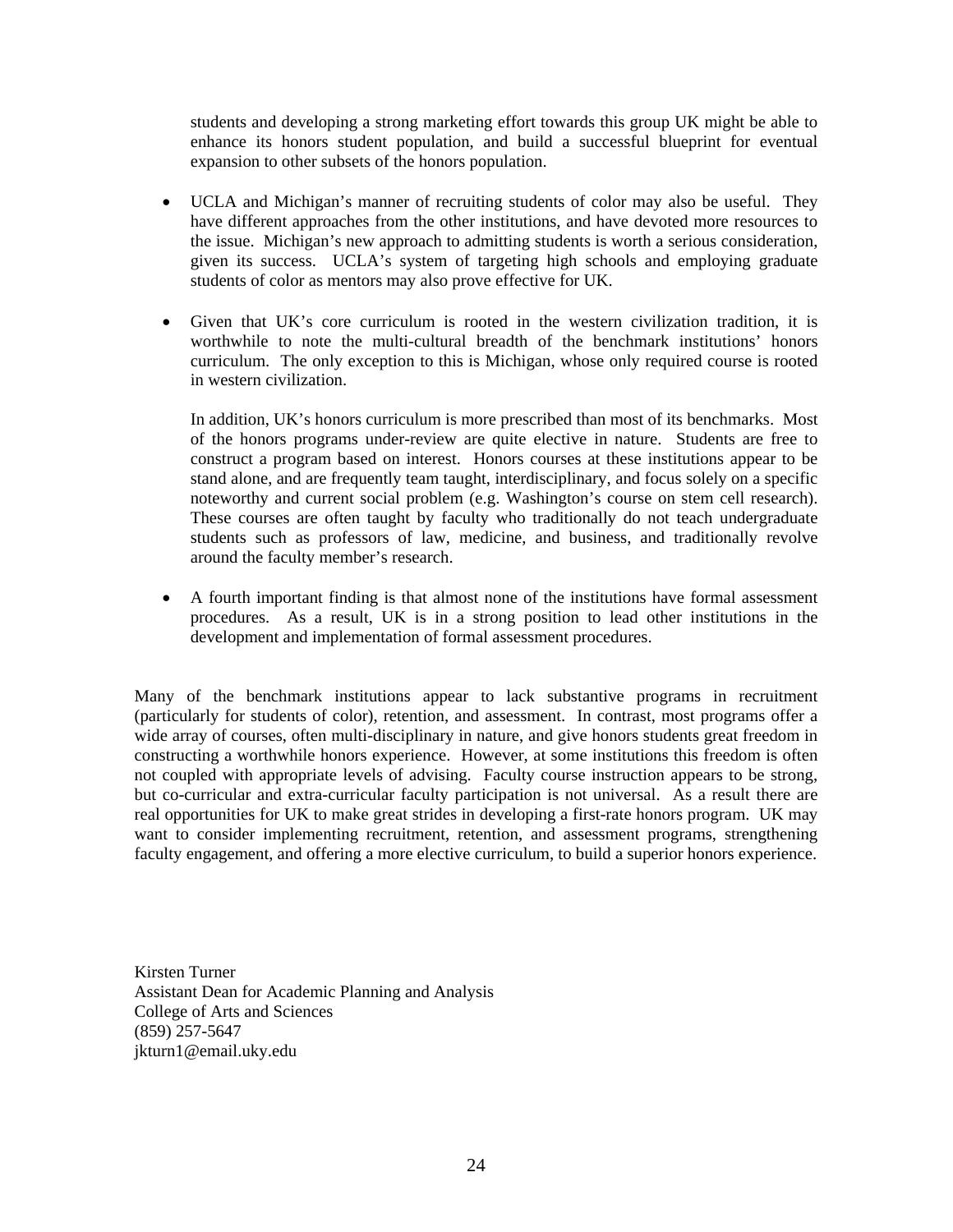# Appendix I.

| Institution     | Program Location                    | U or A&S  | <b>Honors Faculty</b>        | <b>Faculty Stipend</b> | Enrollment       | Capstone       | Required          | GDR's |
|-----------------|-------------------------------------|-----------|------------------------------|------------------------|------------------|----------------|-------------------|-------|
|                 | Vice Provost for                    |           | Department                   | \$1000 first time      |                  | I.S.           | Discovery &       |       |
| <b>NC</b> State | Undergraduate Students              | U         | Take who they can get        | they teach*            | 440              | (6 hours)      | the Arts $+3$     | Yes   |
|                 | <b>Assistant Provost for</b>        |           | Department                   |                        |                  | Common         |                   |       |
| <b>OSU</b>      | Honors and Scholars                 | U         | No adjunct                   | No                     | 1200             | Thesis         | $\rm N/A$         | N/A   |
|                 |                                     | Honors    |                              |                        |                  |                |                   |       |
| Penn State      | Dean of the Honors College          | College   | Department                   | N <sub>o</sub>         | 925              | Thesis         | Eng Comp          | Yes   |
|                 | Dean for the                        |           | Department                   |                        | 800 take courses |                |                   |       |
| Purdue          | College of Arts and Sciences        | A&S       | <b>Teaching Acad Members</b> | Yes, if overload       | $<$ 200 graduate | N <sub>o</sub> | 12 hours          | Yes   |
|                 | Dean of                             |           |                              |                        |                  |                | 36 hours          |       |
| Texas A&M       | Undergraduate Programs              | U         | Department                   |                        | 2500             | N <sub>o</sub> | fairly prescribed | Yes   |
|                 |                                     |           |                              |                        |                  | 6 hrs          | 15 hrs 1st level  |       |
| U of Arizona    | Dean of Honors                      | U         | Department                   |                        | 4138             | Thesis         | plus 9 hrs        | Yes   |
|                 | Vice Provost in                     |           | Some lecturers               | No, but pay for        |                  |                |                   |       |
| <b>UCLA</b>     | College of Liberal Studies          | A&S       | are hired by honors          | TA's and materials     | 4100             | Thesis         | No                | Yes   |
|                 | <b>Assistant Provost and</b>        |           | Departments                  |                        |                  |                |                   |       |
| U of Florida    | Director of Honors                  | U         | Handful adjuncts             | None                   | 1900             | N <sub>0</sub> | 4 courses         | Yes   |
|                 |                                     |           |                              |                        |                  |                | Peer              |       |
| U of Georgia    | <b>Assistant Provost for Honors</b> | U         |                              |                        | 2500             |                | advising          | Yes   |
|                 |                                     |           |                              |                        |                  |                | # of courses      |       |
| U of Illinois   | Provost                             | U         | Department                   |                        | 500              |                | plus others       | Yes   |
|                 |                                     |           |                              | \$5000 for new         |                  |                |                   |       |
| U of Iowa       | Provost                             | U         | Department                   | course prep, Yes       | 4000-6800        | N <sub>o</sub> | No                | Yes   |
|                 | Provost                             |           | Department                   | \$3500 for             |                  |                | 4 courses         |       |
| U of Maryland   | Office of Undergraduate Studie:     | U         | Chairs nominate              | adjunct faculty        | 2000             | N <sub>o</sub> | "Edu Person?"     | Yes   |
|                 | Dean                                |           |                              | A few receive          |                  |                |                   |       |
| U of Michigan   | College of Arts and Sciences        | A&S       | Department                   | a small stipend        | 1800             | Thesis         | West Civ          | Yes   |
|                 | Dean                                |           | Departments mostly           | Honors part of         |                  |                |                   |       |
| U of Minnesota  | College of Arts and Sciences        | A&S       | 5-6 honors faculty           | faculty load           | 1700             | N <sub>o</sub> | $\rm No$          | Yes   |
|                 |                                     |           |                              |                        |                  |                |                   |       |
| <b>UNC</b>      | <b>Associate Dean for Honors</b>    | U         |                              |                        | 800              |                |                   |       |
|                 |                                     |           |                              |                        |                  |                | 9 elective        |       |
| U of Texas      | College of Liberal Arts             | A&S       | Department                   |                        | 600              | Thesis         | courses           | Yes   |
|                 | Dean                                |           | Program is all               |                        |                  |                |                   |       |
| <b>UVA</b>      | College of Arts and Sciences        | A&S       | mentorship                   | N/A                    | 832              | N/A            | N/A               | N/A   |
|                 | Dean and Vice Provost               |           |                              | No, select few         |                  |                | Core-internt'l    |       |
| U of Washington | <b>Undergraduate Education</b>      | ${\bf U}$ | Department                   | \$500-\$7000           | 1125             | N/A            | & interdiscipl    | Yes   |
|                 |                                     |           |                              |                        |                  |                | Yes               |       |
| U of Wisconsin  | Dean of Liberal Arts                | A&S       | Department                   |                        | 1300             | N <sub>o</sub> | 24 credit hours   | Yes   |

\* They do pay the departments \$6000 to enable the dept to hire replacement faculty.